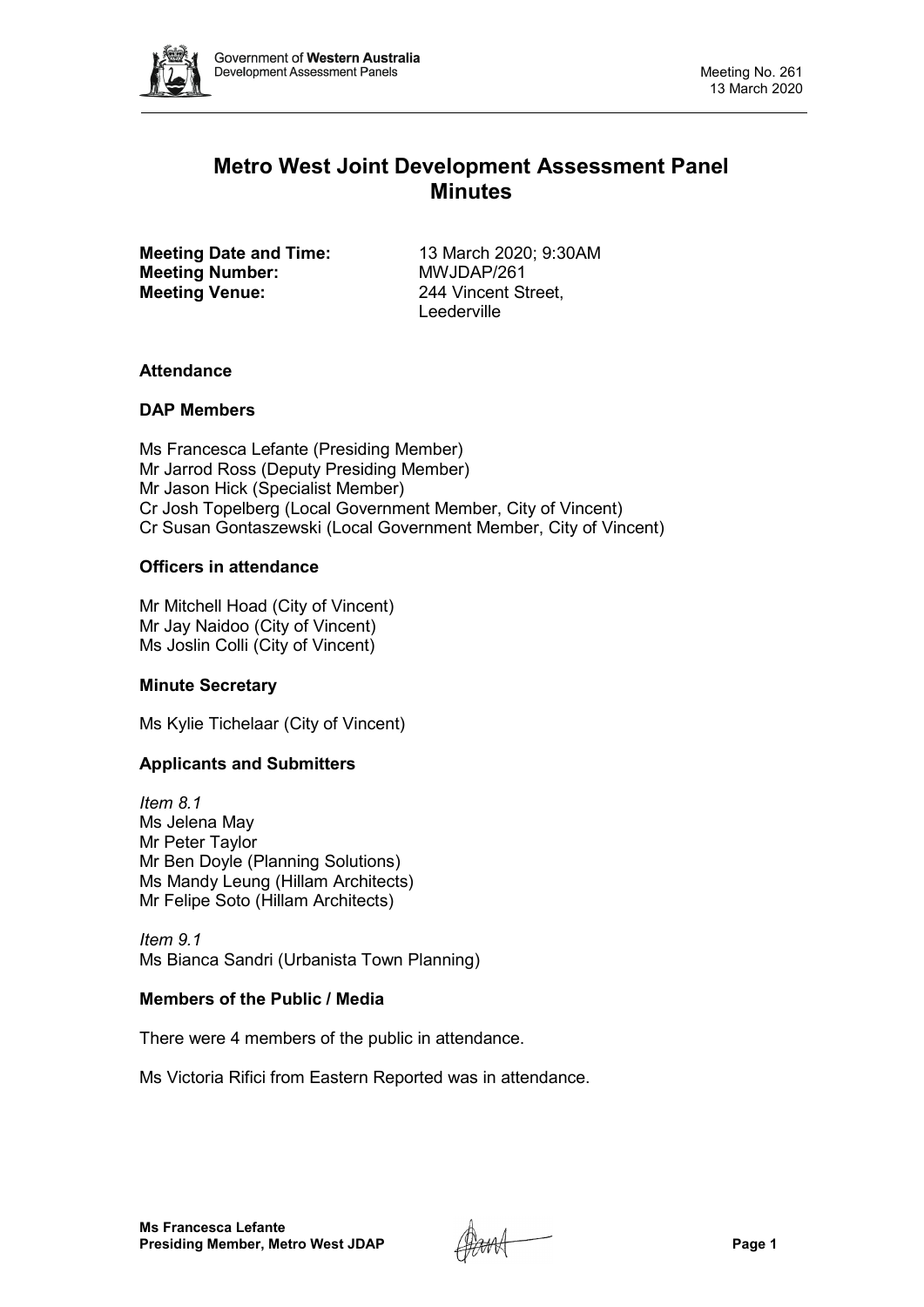

# **1. Declaration of Opening**

The Presiding Member declared the meeting open at 9:34 am on 13 March 2020 and acknowledged the traditional owners and paid respect to Elders past and present of the land on which the meeting was being held.

The Presiding Member announced the meeting would be run in accordance with the DAP Standing Orders 2017 under the *Planning and Development (Development Assessment Panels) Regulations 2011*.

The Presiding Member advised that the meeting is being audio recorded in accordance with Section 5.16 of the DAP Standing Orders 2017 which states *'A person must not use any electronic, visual or audio recording device or instrument to record the proceedings of the DAP meeting unless the Presiding Member has given permission to do so.'* The Presiding Member granted permission for the minute taker to record proceedings for the purpose of the minutes only.

## **2. Apologies**

Nil

## **3. Members on Leave of Absence**

Nil

## **4. Noting of Minutes**

DAP members noted that signed minutes of previous meetings are available on the [DAP website.](https://www.dplh.wa.gov.au/about/development-assessment-panels/daps-agendas-and-minutes)

### **5. Declaration of Due Consideration**

All members declared that they had duly considered the documents.

### **6. Disclosure of Interests**

Nil

### **7. Deputations and Presentations**

- **7.1** Ms Jelena May presenting against the application at Item 8.1.
- **7.2** Mr Peter Taylor presenting against the application at Item 8.1.
- **7.3** Mr Ben Doyle (Planning Solutions) presenting in support of the application at Item 8.1 and responded to questions from the panel.
- **7.4** Mr Felipe Soto (Hillam Architects) presenting in support of the application at Item 8.1.
- **7.5** Ms Mandy Leung (Hillam Architects) presenting in support of the application at Item 8.1 and responded to questions from the panel.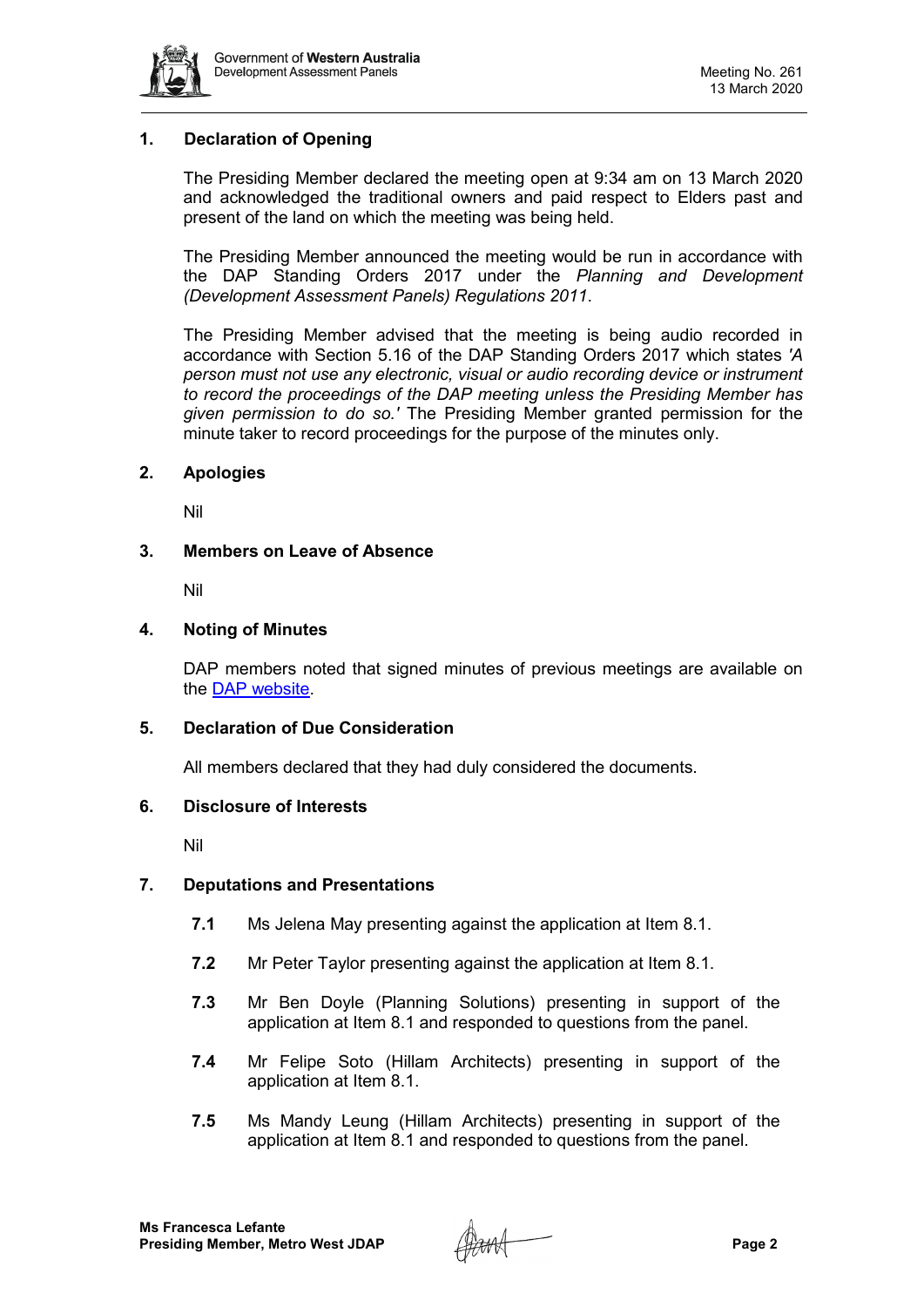

- **7.6** Ms Bianca Sandri (Urbanista Town Planning) presenting in support of the application at Item 9.1.
- **7.7** The City of Vincent officers responded to questions from the panel in relation to Item 8.1 and Item 9.1.

# **8. Form 1 – Responsible Authority Reports – DAP Application**

8.1 Property Location: No. 194 – 200 Carr Place, Leederville<br>Development Description: Multiple Dwellings Development Description: Applicant: Hillam Architects Owner: Manrise Pty Ltd Bo Wang Responsible Authority: City of Vincent<br>DAP File No: DAP/19/01686 DAP/19/01686

# **REPORT RECOMMENDATION**

**Moved by:** Mr Jarrod Ross **Seconded by:** Ms Francesca Lefante

That the Metro West JDAP resolves to:

1. **Approve** DAP Application reference DAP/19/01686 and accompanying plans A01-000, A02-00, A02-001, A02-02 to A02-06, A02-07 (Rev D), A02-08, A02-09, A02-07 (Rev B) and A03-01 to A03-04, included in **Attachment 2**, in accordance with Clause 68 of Schedule 2 (Deemed Provisions) of the *Planning and Development (Local Planning Schemes) Regulations 2015* of the City of Vincent Local Planning Scheme No. 2, and pursuant to clause 24(1) and 26 of the Metropolitan Region Scheme subject to the following conditions:

# **Conditions**

1. Use of Premises

This approval is for Multiple Dwellings as shown on the plans dated 12 February 2020 as defined in the City of Vincent Local Planning Scheme No.2 and the subject land may not be used for any other use without the prior approval of the City.

2. Amalgamation

Prior to the lodgement of a building permit application for the proposed development, Lots 6, 7, 8 and 9 Carr Place, Leederville ('The lots') are to be amalgamated into a single lot on a Certificate of Title; or alternatively, the owner entering into a legal agreement with the City and secured by an absolute caveat lodged over the certificates of title to the Lots requiring the amalgamation to be completed within twelve months of the issue of a Building Permit for the proposed works; and

The owner shall be responsible to pay all costs associated with the City's solicitor's costs incidental to the preparation of (including all drafts) and stamping of the agreement and lodgement of the absolute caveat.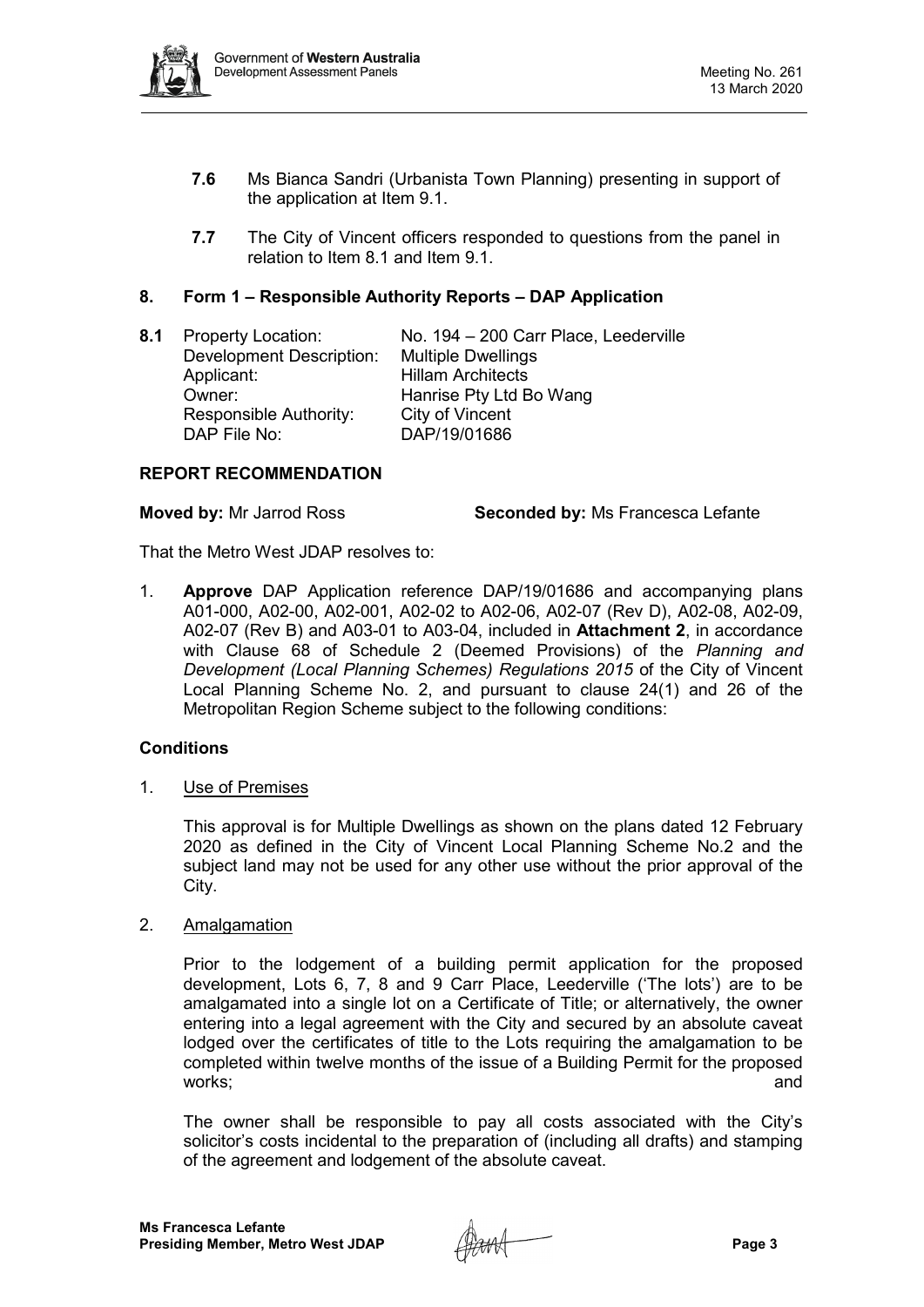

# 3. Boundary Walls

The surface finish of boundary walls facing an adjoining property shall be of a good and clean condition, prior to the practical completion of the development, and thereafter maintained, to the satisfaction of the City. The finish of boundary walls is to be fully rendered or face brick; or material as otherwise approved; to the satisfaction of the City.

# 4. Building Design

- 4.1 Prior to the issuing of a building permit, details of privacy screening, including to the living room of the north-western apartment on the fourth floor, are to be submitted to and approved by the City to the satisfaction of the City's Design Review Panel. The approved privacy screening shall be installed thereafter prior to occupancy or use of the development to the satisfaction of the City.
- 4.2 Doors and windows and adjacent floor areas to Carr Place shall maintain an active and interactive relationship with this street, and Ground floor glazing and/or tinting shall be a minimum of 70 percent visually permeable to provide unobscured visibility. Darkened obscured, mirrored or tinted glass or other similar materials as considered by the City is prohibited.

# 5. Schedule of External Finishes

Prior to the issuing of a building permit, a schedule detailing the colour and texture of the building materials, demonstrating that the proposed development complements the surrounding area, must be submitted to and approved by the City to the satisfaction of the City's Design Review Panel. The development must be finished, and thereafter maintained, in accordance with the schedule provided to and approved by the City, prior to occupation of the development.

# 6. Boundary Walls

The surface finish of boundary walls facing an adjoining property shall be of a good and clean condition, prior to the occupation or use of the development, and thereafter maintained, to the satisfaction of the City. The finish of boundary walls is to be fully rendered or face brick; or material as otherwise approved; to the satisfaction of the City.

# 7. Landscaping

- 7.1 A detailed landscape and reticulation plan for the development site and adjoining road verge, to the satisfaction of the City, shall be lodged with and approved by the City prior to issuing of a Building Permit. The plan shall be drawn to a scale of 1:100 and show the following:
	- The location and type of existing and proposed trees and plants;
	- Areas to be irrigated or reticulated:
	- The provision of a minimum of 8.4% deep soil area, as defined by the Residential Design Codes Volume 2 – Apartments;
	- The provision of trees contributing towards canopy coverage within deep soil areas provided, communal open space areas and within the front and rear setback areas. The tree species are to be in accordance with the City's recommended tree species list;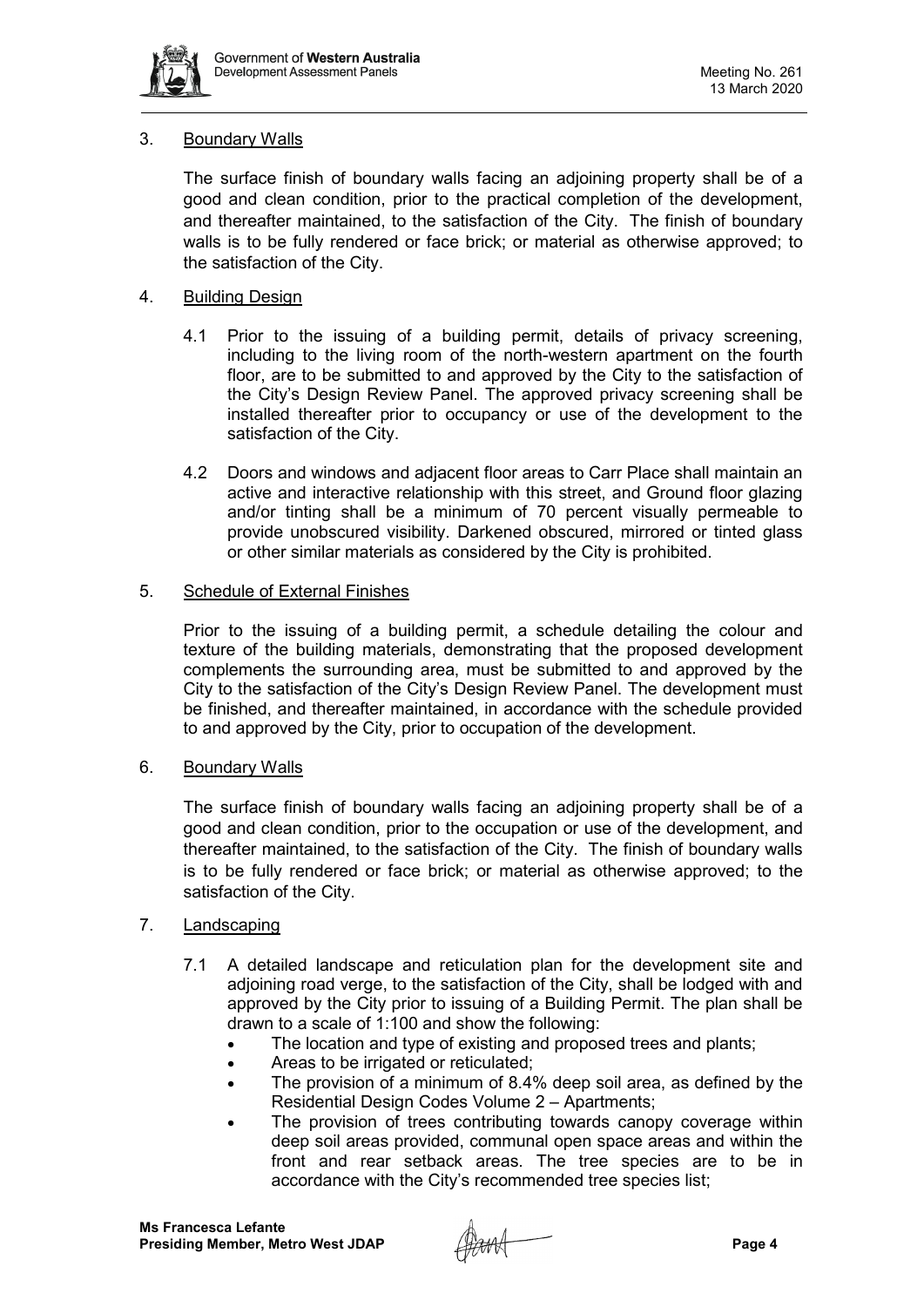

- Landscaping indicated around the perimeter of balconies and major openings to habitable rooms to be a minimum height of 1.6m to provide privacy screening;
- Provision of three trees within the Carr Place verge adjoining the development shall be provided. The tree species shall be Jacaranda Mimosaefolia with a minimum size of 200 litres each; and
- Lighting detail for the pocket park and communal open space areas.
- 7.2 All works shown in the plans as identified in landscaping plan identified above shall be undertaken in accordance with the approved plans to the City's satisfaction, prior to occupancy or use of the development and maintained thereafter to the satisfaction of the City at the expense of the owners/occupiers.
- 7.3 No verge trees shall be removed without the prior written approval of the City. Verge trees shall be retained and protected from damage including unauthorised pruning to the satisfaction of the City. Prior to any pruning of verge trees, an arborist report shall be prepared by the landowner and submitted to the City.

# 8. Car Parking, Access and Bicycle Facilities

- 8.1 Prior to the occupation or use of the development a total of 102 car parking bays shall be provided, including:
	- 94 bays residents parking bays; and
	- 8 visitor parking bays.

Visitor parking shall be permanently marked, maintained and legally accessible at all times for use exclusively by visitors to the property, be sign posted from the communal driveway.

- 8.2 A minimum of 34 bicycle bays shall be provided within the development, including:
	- 28 resident bicycle bays; and
	- 6 visitor bicycle bays.

The bicycle bay shall be designed in accordance with AS2890.3 and installed prior to occupation to the satisfaction of the City.

- 8.3 All driveways, car parking and manoeuvring area(s) which form part of this approval shall be sealed, drained, paved and line marked in accordance with AS2890.1 and the approved plans prior to the first occupation of the development and maintained thereafter by the owner/occupier to the satisfaction of the City.
- 8.4 Prior to the first occupation of the development, the car parking spaces provided for the residential component of the development shall be clearly marked and signposted for the exclusive use of the residents of the development and shall not be in tandem arrangement unless they service the same residential unit/dwelling.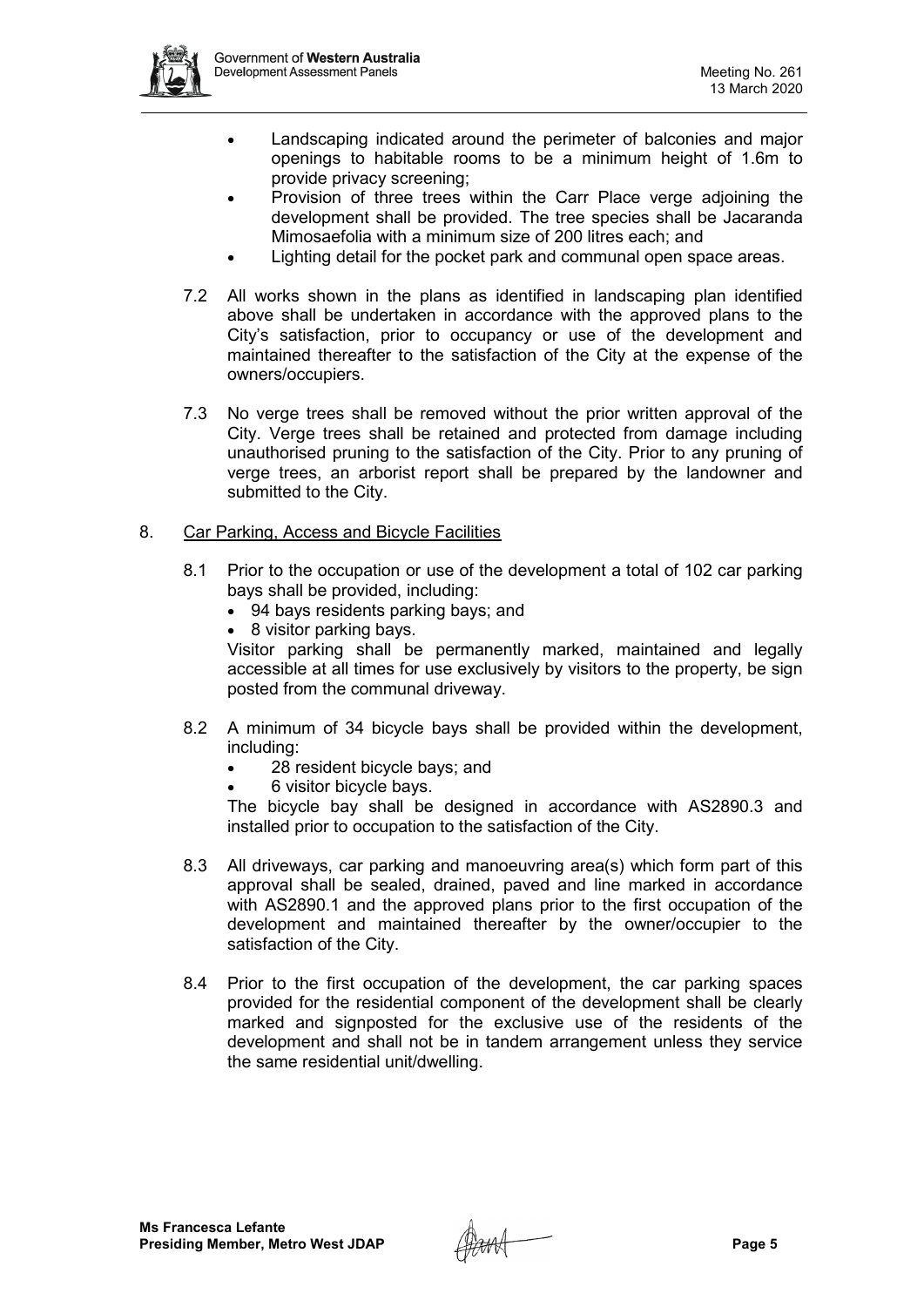

- 8.5 All new crossovers to lots are subject to a separate application to be approved by the City. All new crossovers shall be constructed in accordance with the City's Standard Crossover Specifications. All pedestrian access and vehicle driveway/crossover levels shall match into existing verge, footpath and Right of Way levels to the satisfaction of the City.
- 8.6 Prior to the first occupation of the development, redundant or "blind" crossovers shall be removed and the verge and kerb made good to the satisfaction of the City, at the applicant/owner's full expense.
- 8.7 No walls, letterboxes or fences above 0.75 metres in height to be constructed within the 1.5 metre of where:
	- a) walls, letterboxes or fences adjoin vehicular access points to the site;
	- b) a driveway meets a public street; or
	- c) two streets intersect;

unless otherwise approved by the City of Vincent.

8.8 Prior to occupancy the power pole within the proposed crossover shall be relocated to the satisfaction of the City.

# 9. Parking Management Plan

- 9.1 Prior to the occupation or use of the development, a Parking Management Plan shall be submitted to and approved by the City. The Parking Management Plan is to include, but not limited to, addressing the following:
	- Detailed management measures for the operation of the vehicular entry gate, to ensure access is readily available for owners/visitors/tenants to the dwellings at all times; and
	- The allocation of the car parking bays to ensure that there is a total of 94 resident bays and 8 visitor bays, and that tandem bays are allocated so that both bays service the same dwelling.
- 9.2 The approved Parking Management Plan shall be implemented, and the development shall be carried out in accordance with the approved Parking Management Plan and approved plans, to the satisfaction of the City at the expense of the owners/occupiers.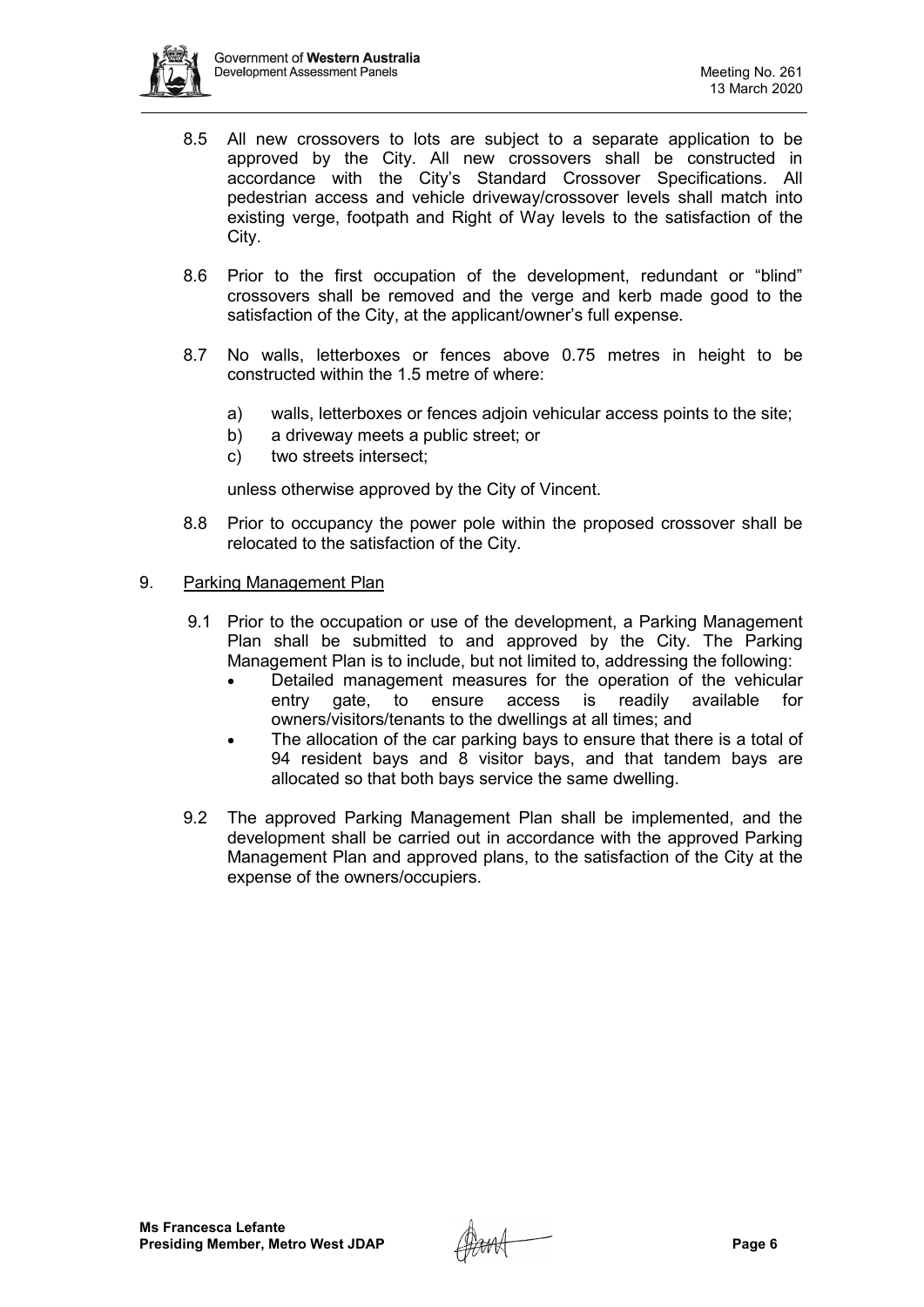

## 10. Waste Management Plan

- 10.1 A Waste Management Plan must be submitted to and approved by the City prior to issuing a building permit. The plan must include the following details to the satisfaction and specification of the City of Vincent:
	- The location of bin storage areas and bin collection areas;
	- The number, volume and type of bins, and the type of waste to be placed in the bins;
	- Details on the future ongoing management of the bins and the bin storage areas, including cleaning, rotation and moving bins to and from the bin collection areas:
	- Frequency of bin collections; and
	- Details regarding the City's collection of waste from within the development site, including:
		- o A waiver form signed by the developer;
		- o The provision of a minimum length of 10m (with a minimum ceiling height of 3.5m) within the property boundary to accommodate the City's waste vehicle;
		- o Civil drawings indicating the design and construction of the crossover and driveway to ensure that adequate manoeuvring for the City's waste vehicle is provided;
		- o Access to the site through the gates; and
		- o A suitable collection area provided within the site and adjacent to the driveway for bin presentation.

Alternatively, the Waste Management Plan shall outline that waste from the development will be collected by a private contractor at the expense of the applicant/landowner.

10.2 The Waste Management Plan must be implemented at all times to the satisfaction of the City of Vincent.

### 11. Acoustic Report and Noise Management

- 11.1 An Acoustic Report in accordance with the City's Policy No. 7.5.21 Sound Attenuation and State Planning Policy 5.4 – Road and Rail Noise shall be lodged with and approved by the City prior to issuing a building permit. All recommended measures in the report shall be undertaken in accordance with the report to the City's satisfaction, prior to the occupation or use of the development and maintained thereafter to the satisfaction of the City at the expense of the owners/occupiers.
- 11.2 A Notification under Section 70A of the Transfer of Land Act 1893 must be registered over the certificate of title to the land the subject of the proposed development. The notification shall notify owner and prospective purchaser of the property as follows: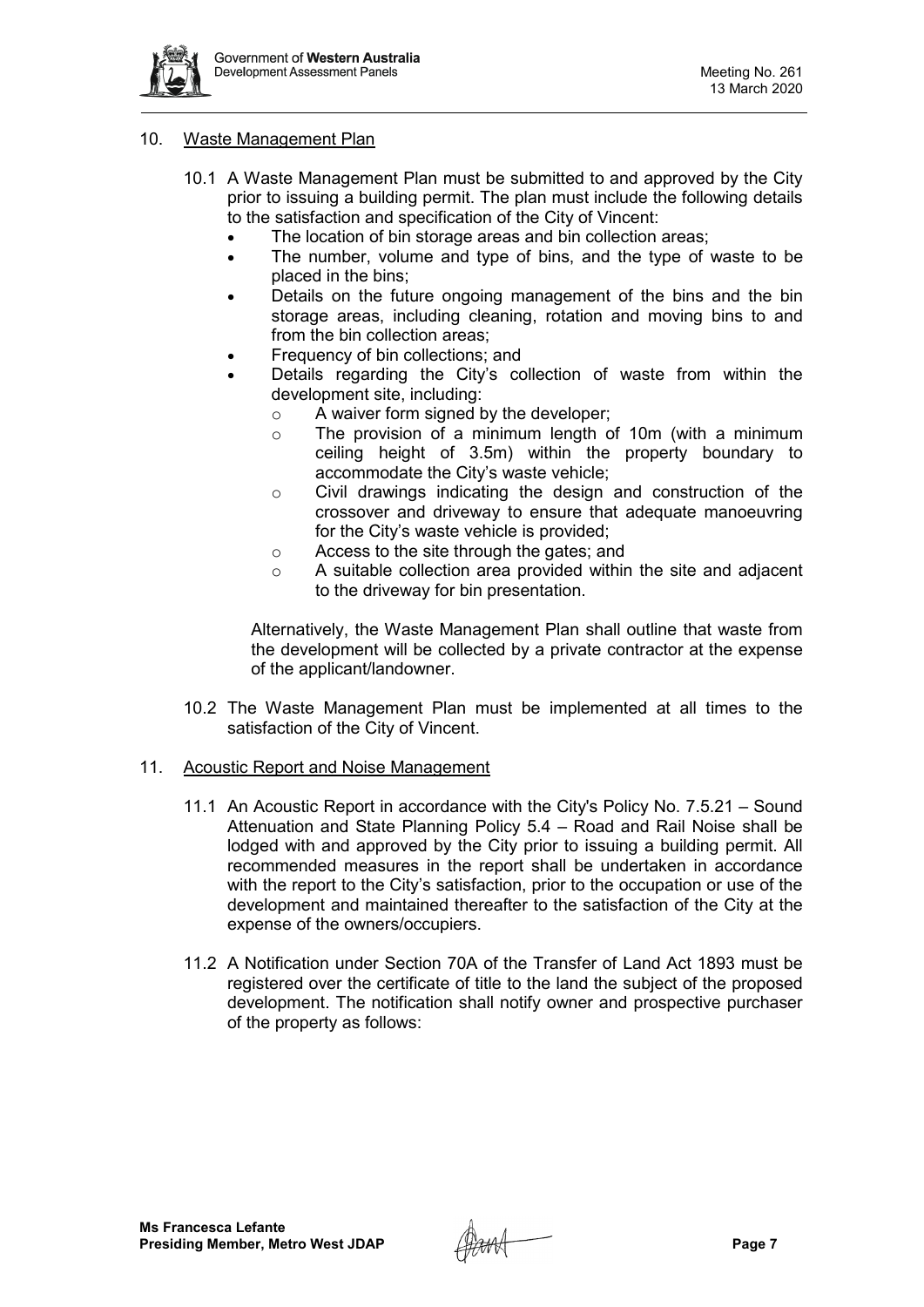

*"The lot is situated in the vicinity of a transport corridor and in close proximity to commercial and non-residential activities. The use or enjoyment of the property may be affected by increased noise levels resulting from live and/or amplified music, traffic, car parking and other impacts associated with nearby commercial and non-residential activities within the transport corridor."*

This notification shall be lodged and registered in accordance with the Transfer of Land Act prior to the first occupation of the development.

# 12. Construction Management Plan

A Construction Management Plan that details how the construction of the development will be managed to minimise the impact on the surrounding area shall be lodged with and approved by the City prior to the issuing of a building permit (including demolition and/or forward works). The Construction Management Plan is required to address the following concerns that relate to any works to take place on the site:

- Public safety, amenity and site security;
- Contact details of essential site personnel;
- Construction operating hours;
- Noise control and vibration management;
- Dilapidation Reports of nearby properties;
- Air, sand and dust management;
- Stormwater and sediment control:
- Soil excavation method:
- Waste management and materials re-use;
- Traffic and access management;
- Parking arrangements for contractors and subcontractors;
- Consultation plan with nearby properties; and
- The protection of existing verge trees.
- 13. Public Art
	- 13.1 In accordance with City of Vincent Policy 7.5.13 Percent for Art the application is required to make a public art contribution of \$170,000 being one percent of the \$17 million cost of development. In order to comply with the Policy, the owner(s) or applicant, on behalf of the owner(s) shall submit a statutory declaration prior to the lodgement of a Building permit stipulating the choice of:

### *Option 1:*

• Owner/Applicant chooses to co-ordinate the Public Art project themselves or by engaging an art consultant;

OR

# *Option 2:*

• Owner/Applicant chooses to pay cash-in-lieu. Owner/Applicants who choose Option 2 will receive a 15% discount on the Percent for Art contribution.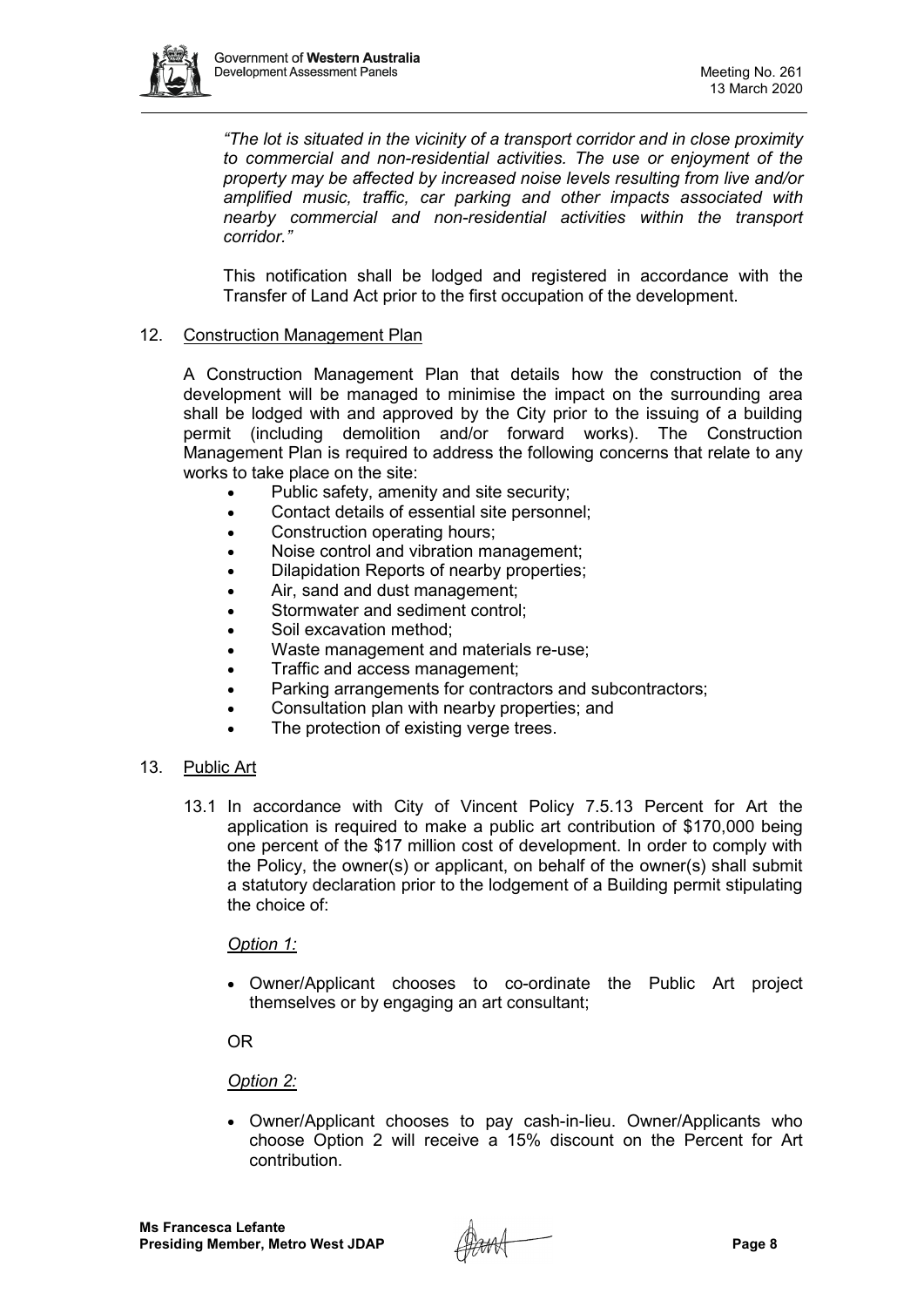

13.2 The owner(s), or the applicant on behalf of the owner(s), shall comply with the City of Vincent Percent for Public Art Policy No. 7.5.13 in conjunction with the above chosen option by:

# *Option 1:*

- Prior to the issue of a Building Permit for the development, obtain approval for the Public Art Project and associated Artist; and
- Prior to the first occupation of the development, install the approved public art project, and thereafter maintain the art work;

OR

# *Option 2:*

• Prior to the issue of an Occupancy Permit pay the above cash-in-lieu contribution amount.

# 14. Stormwater

- 14.1 Prior to the issuing of a building permit, a geotechnical report prepared by a qualified consultant shall be submitted to an approved by the City. This report is to demonstrate if on-site retention of stormwater is possible, or if connection to the City's drainage system is required.
- 14.2 Thereafter, all stormwater produced on the subject land shall be retained on site, or connected to the City's drainage system at the expense of the applicant/landowner, in accordance with the recommendations of the approved geotechnical report, to the satisfaction of the City.

# 15. External Fixtures

All external fixtures, such as television antennas (of a non-standard type), radio and other antennas, satellite dishes, solar panels, external hot water heaters, air conditioners, and the like, shall not be visible from the street(s), are designed integrally with the building, and be located so as not to be visually obtrusive.

# 16. Clothes Drying Facilities

Each multiple dwelling shall be provided with a clothes drying area screened from the public realm in accordance with Residential Design Codes Volume 2 – Apartments, to the satisfaction of the City, prior to the occupation or use of the development.

# 17. General

17.1 Conditions that have a time limitation for compliance, and the condition is not met in the required timeframe, the obligation to comply with the requirements of the condition continues whilst the approved development exists.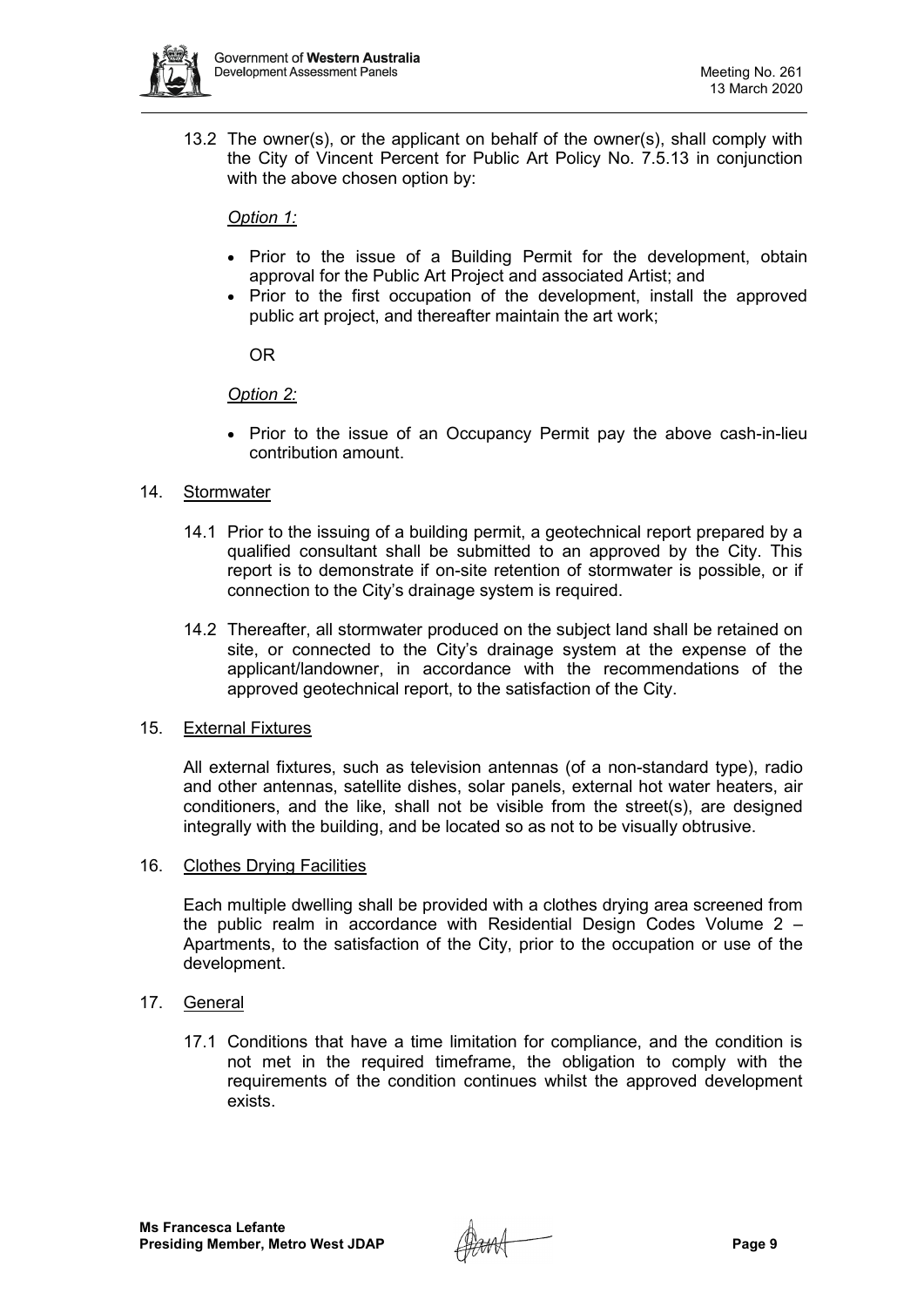

17.2 This decision constitutes development approval only and is valid for a period of two years from the date of approval. If the subject development is not substantially commenced within the two year period, the approval shall lapse and be of no further effect.

# **Advice Notes**

- 1. This is a development approval only and is issued under the City of Vincent's Local Planning Scheme No. 2 only. It is the responsibility of the applicant/owner to obtain any other necessary approvals and to commence and carry out development in accordance with any other laws.
- 2. The footpaths adjacent to the subject land are to be upgraded, by the applicant, to a brick paved standard to the City's specification. The verge upgrade may include landscaping, as directed by the City. A plan of the proposed works must be submitted and approved prior to commencement of works. A refundable footpath upgrade bond shall be lodged prior to the commencement of building works and will be held until all works have been completed and/or any damage to the existing facilities have been re-instated to the satisfaction of the City. An application to the City for the refund of the upgrade bond must be made in writing.
- 3. The movement of all path users, with or without disabilities, within the road reserve, shall not be impeded in any way during the course of the building works. This area shall be maintained in a safe and trafficable condition and a continuous path of travel (minimum width 1.5m) shall be maintained for all users at all times during construction works. Permits are required for placement of any material within the road reserve.
- 4. An Infrastructure Protection Bond for the sum of \$3,000 together with a nonrefundable inspection fee of \$100 shall be lodged with the City by the applicant, prior to the commencement of works, and will be held until all building/development works have been completed and any disturbance of, or damage to the City's infrastructure, including verge trees, has been repaired/reinstated to the satisfaction of the City. An application for the refund of the bond shall be made in writing. The bond is non-transferable.
- 5. The City's solicitors, McLeods Barristers and Solicitors, may prepare the caveat associated with the amalgamation of the lots. McLeods will provide you with an estimate of the costs to prepare the associated documents. The owner/applicant is responsible for the costs associated with the preparation of these.
- 6. Visually permeable is defined as "*in reference to a wall, gate, door or fence that the vertical surface has continuous vertical or horizontal gaps of 50mm or greater width occupying* not *less than one third of the total surface area; continuous vertical or horizontal gaps less than 50mm in width, occupying at least one half of the total surface area in aggregate; or a surface offering equal or lesser obstruction to view; as viewed directly from the street*".
- 7. With reference to boundary walls, the owners of the subject land shall obtain the consent of the owners of relevant adjoining properties before entering those properties in order to make good the boundary walls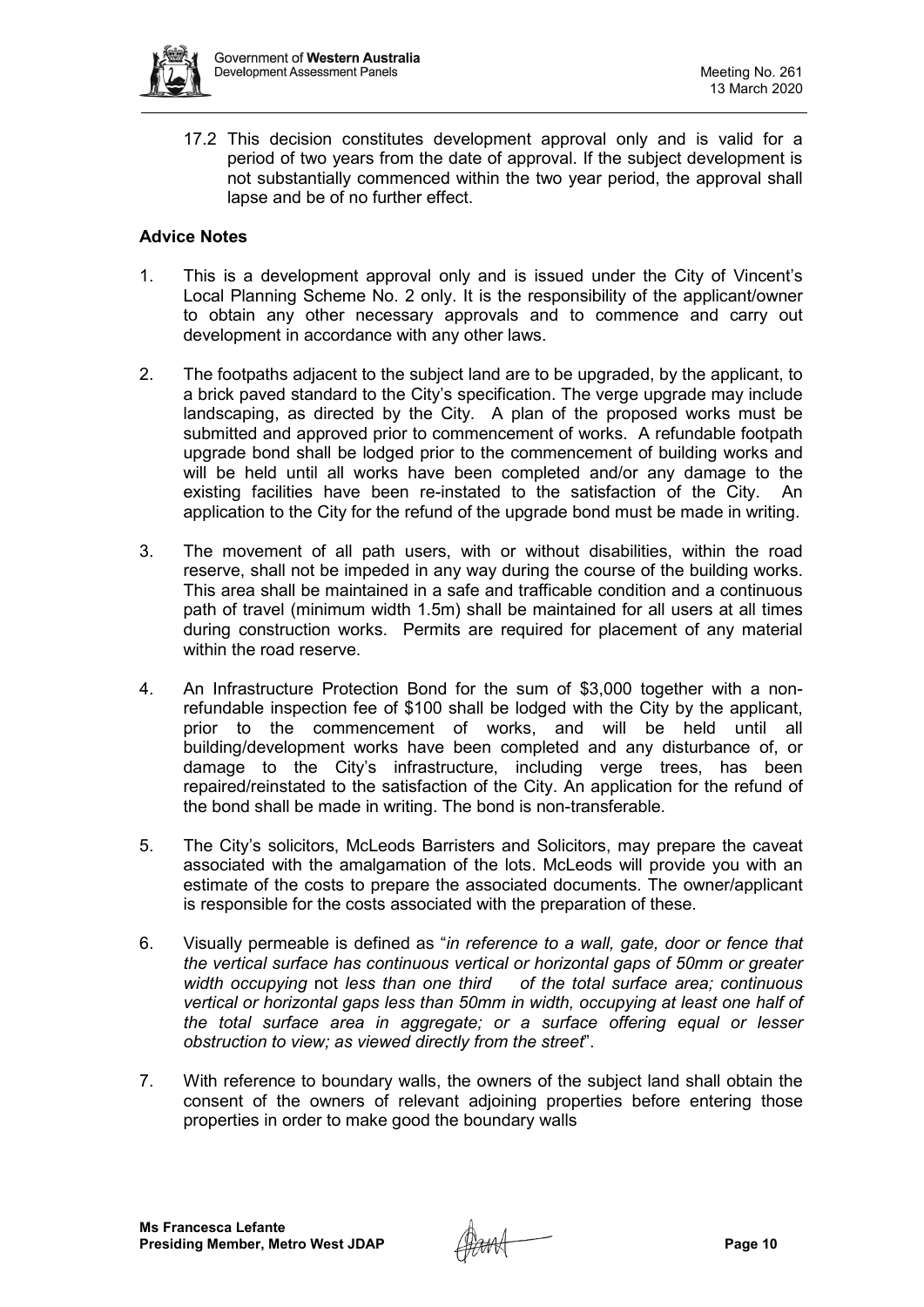

- 8. The approved landscaping plan is required to be maintained once implemented and maintenance requirements should be outlined in the strata management plan to ensure landscaping areas within strata properties are suitably maintained. Modifications to the approved landscaping that has been installed on site at the time of occupancy will require subsequent approval of the City.
- 9. The applicant and landowner are advised that sufficient parking can be provided on the subject site and as such the City of Vincent will not issue a residential or visitor car parking permit to any owner or occupier of the residential dwellings. This information should be provided to all prospective purchasers and it is recommended that a notice be placed on Sales Contracts to advise purchasers of this restriction.
- 10. With respect to stormwater, should connection to the City's drainage infrastructure be required, this is to be in accordance with the City's Policy No. 2.2.10 – Stormwater Drainage Connections.
- 11. The applicant is advised that any future strata title of the property must be consistent with this approval and the lot sizes demonstrated in the application.
- 12. The City accepts no liability for the relocation of any public utility and/or any other services that may be required as a consequence of this development. The applicant/owner shall ensure that the location of all services is identified prior to submitting an application of building permit. The cost of relocated any services shall be borne by the applicant/owner. The applicant/landowner is advised to liaise with the Water Corporation and Western Power in regards to servicing and infrastructure requirements for the development.
- 13. If the development the subject of this approval is not substantially commenced within a period of 2 years, or another period specified in the approval after the date of determination, the approval will lapse and be of no further effect.
- 14. Where an approval has so lapsed, no development must be carried out without the further approval of the local government having first be sought and obtained.
- 15. If an applicant or owner is aggrieved by this determination there is a right of review by the State Administrative Tribunal in accordance with the Planning and Development Act 2005, Part 14. An application must be made within 28 days of the determination.

# **AMENDING MOTION** 1

**Moved by:** Cr Joshua Topelberg **Seconded by:** Cr Susan Gontaszweski

That a dot point 5 be added to condition 7.1 be amended to read as follows:

- 7.1 A detailed landscape and reticulation plan for the development site and adjoining road verge, to the satisfaction of the City, shall be lodged with and approved by the City prior to issuing of a Building Permit. The plan shall be drawn to a scale of 1:100 and show the following:
	- The location and type of existing and proposed trees and plants;
	- Areas to be irrigated or reticulated;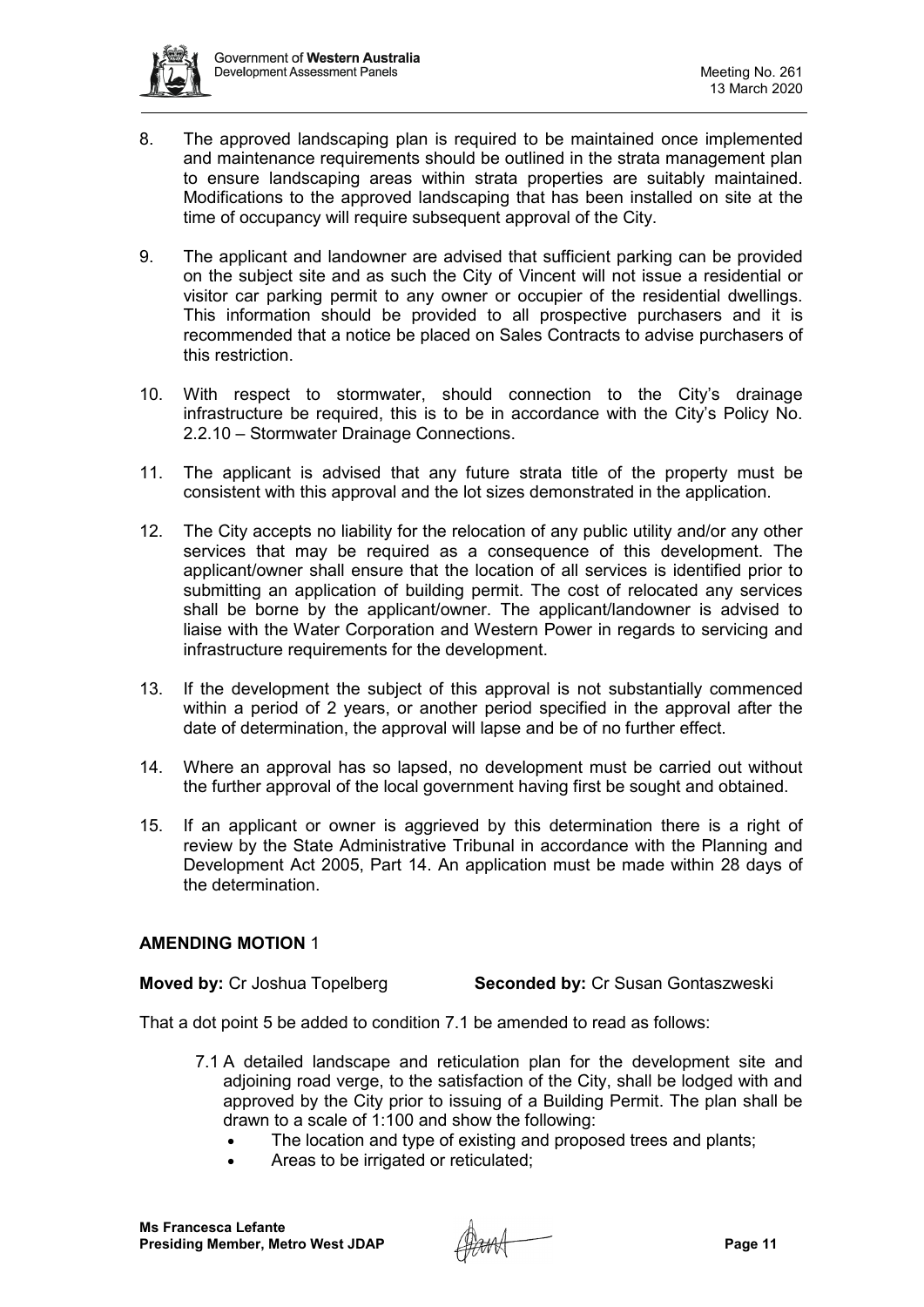

- The provision of a minimum of 8.4% deep soil area, as defined by the Residential Design Codes Volume 2 – Apartments;
- The provision of trees contributing towards canopy coverage within deep soil areas provided, communal open space areas and within the front and rear setback areas. The tree species are to be in accordance with the City's recommended tree species list;
- **The northern wall of the podium element of the development is to**  include **significant landscaping elements covering a minimum of 80% of the wall at maturity.**
- Landscaping indicated around the perimeter of balconies and major openings to habitable rooms to be a minimum height of 1.6m to provide privacy screening;
- Provision of three trees within the Carr Place verge adjoining the development shall be provided. The tree species shall be Jacaranda Mimosaefolia with a minimum size of 200 litres each; and
- Lighting detail for the pocket park and communal open space areas.

# **The Amending Motion was put and CARRIED UNANIMOUSLY**

**REASON:** To specify the expectation of 80% of the wall being covered at maturity.

## **AMENDING MOTION 2**

**Moved by:** Mr Jarrod Ross **Seconded by:** Cr Joshua Topelberg

That Condition 1 be amended to read as follows:

### 1. Use of Premises

**This approval is for Multiple Dwellings as shown on the plans dated 12 February 2020 as defined in the City of Vincent Local Planning Scheme No.2 and the subject land may not be used for any other use without the prior approval of the City.**

# **The Amending Motion was put and CARRIED UNANIMOUSLY**

**REASON:** To clarify what can't and can be approved on a site and that there is no contradiction of the deemed provisions.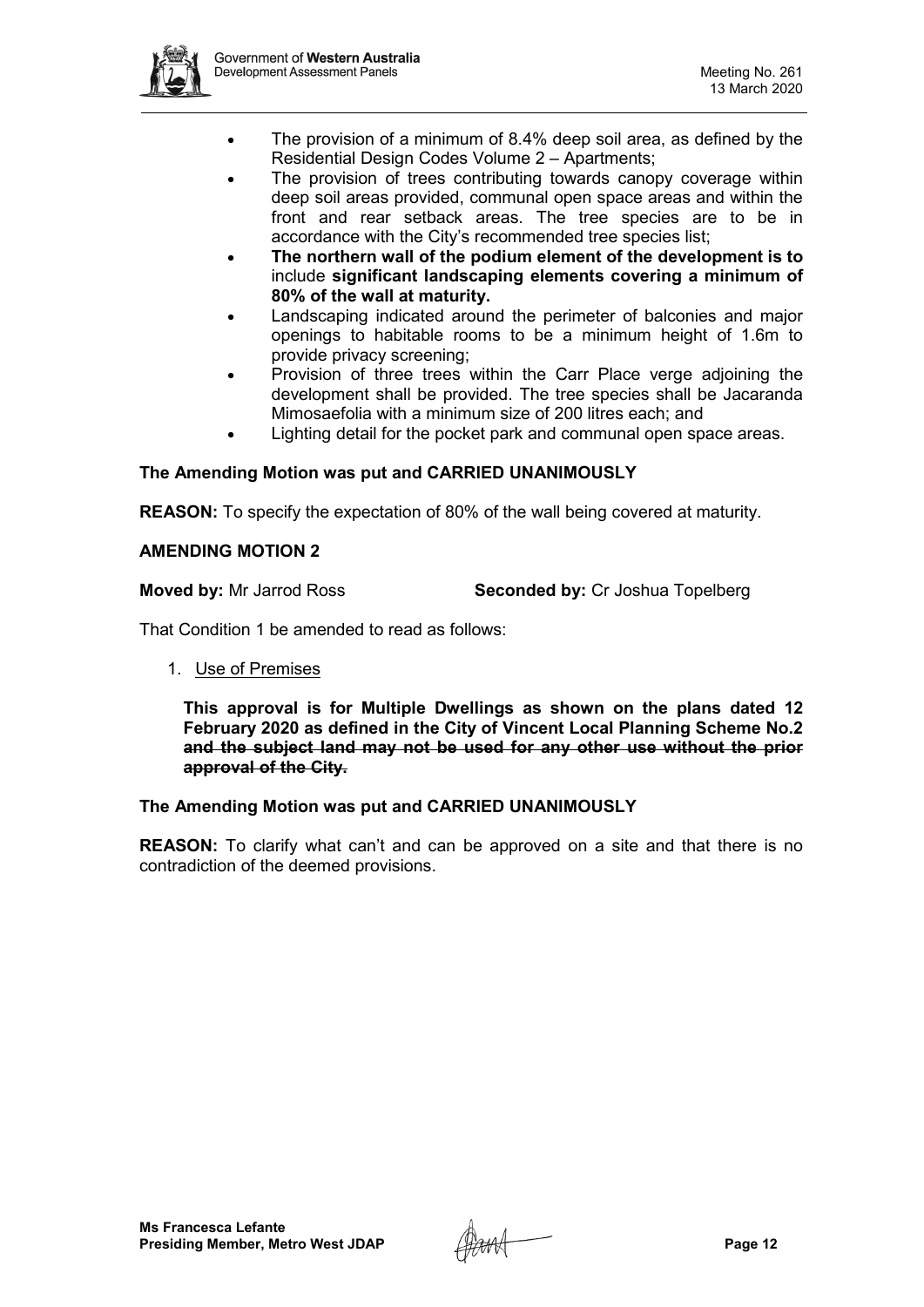

# **AMENDING MOTION 3**

The following amendments were made en bloc:

**Moved by:** Mr Jarrod Ross **Seconded by:** Mr Jason Hick

(i) That Condition 2 be amended to read as follows:

## *Amalgamation*

*Prior to the lodgement issue of an building occupancy permit application for the proposed approved development, Lots 6, 7, 8 and 9 Carr Place, Leederville ('The lots') are to be amalgamated into a single lot on a Certificate of Title. or alternatively, the owner entering into a legal agreement with the City and secured by an absolute caveat lodged over the certificates of title to the Lots requiring the amalgamation to be completed within twelve months of the issue of a Building Permit for the proposed works; and*

*The owner shall be responsible to pay all costs associated with the City's solicitor's costs incidental to the preparation of (including all drafts) and stamping of the agreement and lodgement of the absolute caveat.*

That Advice Note 5 be deleted and the remaining advice notes be renumbered accordingly.

### **The Amending Motion was put and CARRIED UNANIMOUSLY.**

**REASON:** To allow the applicant to lodge their amalgamation proposal with the WAPC so as to not hold up lodgement of the building permit. Amalgamation is only required prior the occupancy

### **AMENDING MOTION 4**

**Moved by:** Mr Jarrod Ross **Seconded by:** Mr Jason Hick

That Condition 6 be deleted and the remaining conditions be renumbered accordingly.

# **The Amending Motion was put and CARRIED UNANIMOUSLY.**

**REASON:** It is a duplication of Condition 3.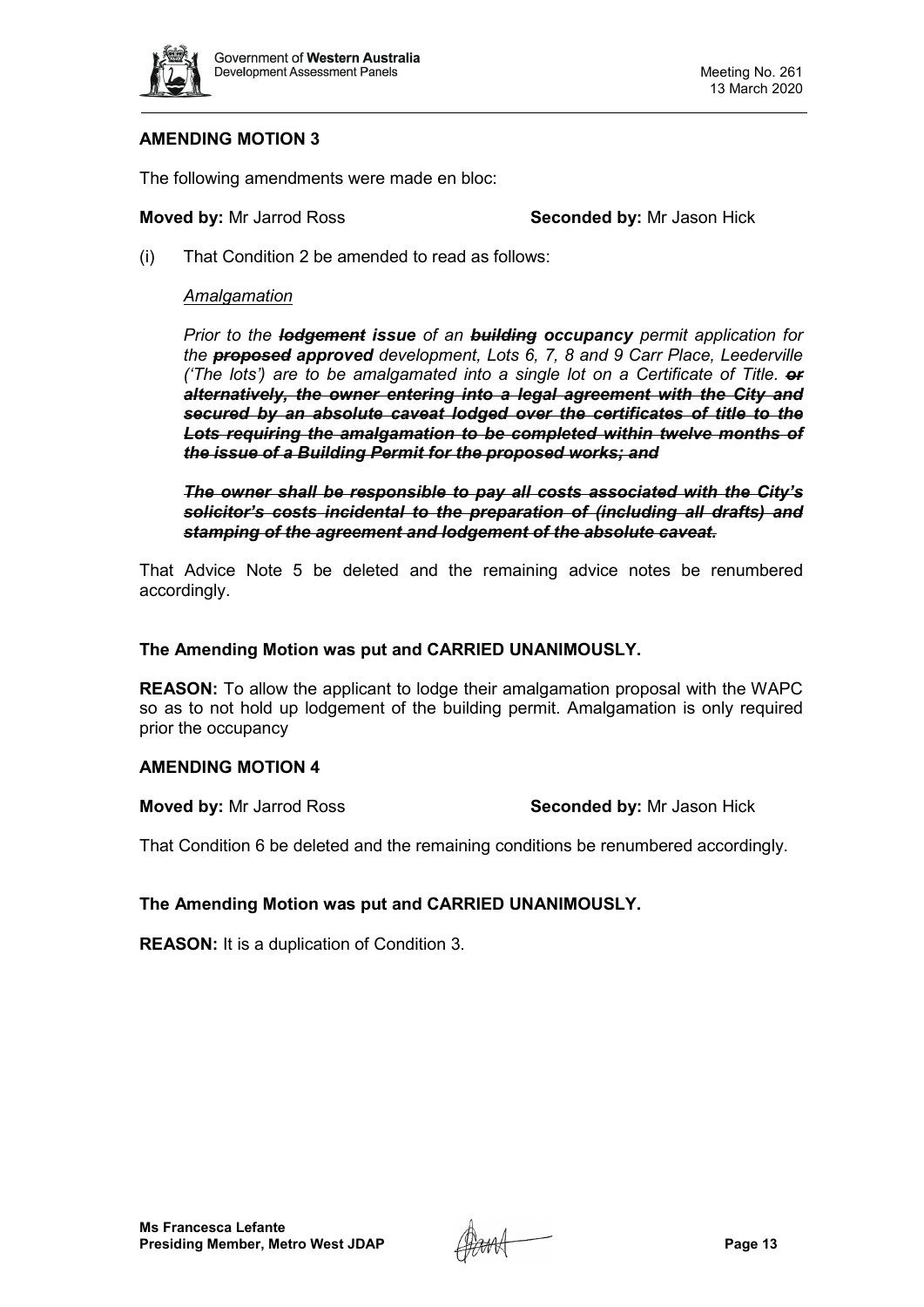

# **AMENDING MOTION 5**

**Moved by:** Mr Jarrod Ross **Seconded by:** Mr Jason Hick

That Condition 17.2 (now Condition 16.2) be amended to read as follows:

16.2 This decision constitutes development approval only and is valid for a period of **two four** years from the date of approval. If the subject development is not substantially commenced within the two year period, the approval shall lapse and be of no further effect.

That Advice Note 13 (now Advice Note 12) be amended to read as follows:

12 If the development the subject of this approval is not substantially commenced within a period of **2 4** years, or another period specified in the approval after the date of determination, the approval will lapse and be of no further effect.

# **The Amending Motion was put and CARRIED UNANIMOUSLY.**

**REASON:** Presales may exceed the 2 year period in the current economic climate so is reasonable to allow a 4 year period for the purposes of substantial commencement.

## **REPORT RECOMMENDATION (AS AMENDED)**

**Moved by:** Mr Jarrod Ross **Seconded by:** Ms Francesca Lefante

That the Metro West JDAP resolves to:

1. **Approve** DAP Application reference DAP/19/01686 and accompanying plans A01-000, A02-00, A02-001, A02-02 to A02-06, A02-07 (Rev D), A02-08, A02-09, A02-07 (Rev B) and A03-01 to A03-04, included in **Attachment 2**, in accordance with Clause 68 of Schedule 2 (Deemed Provisions) of the *Planning and Development (Local Planning Schemes) Regulations 2015* of the City of Vincent Local Planning Scheme No. 2, and pursuant to clause 24(1) and 26 of the Metropolitan Region Scheme subject to the following conditions:

# **Conditions**

# 1. Use of Premises

This approval is for Multiple Dwellings as shown on the plans dated 12 February 2020 as defined in the City of Vincent Local Planning Scheme No.2.

2. Amalgamation

Prior to the issue of an occupancy permit application for the approved development, Lots 6, 7, 8 and 9 Carr Place, Leederville ('The lots') are to be amalgamated into a single lot on a Certificate of Title.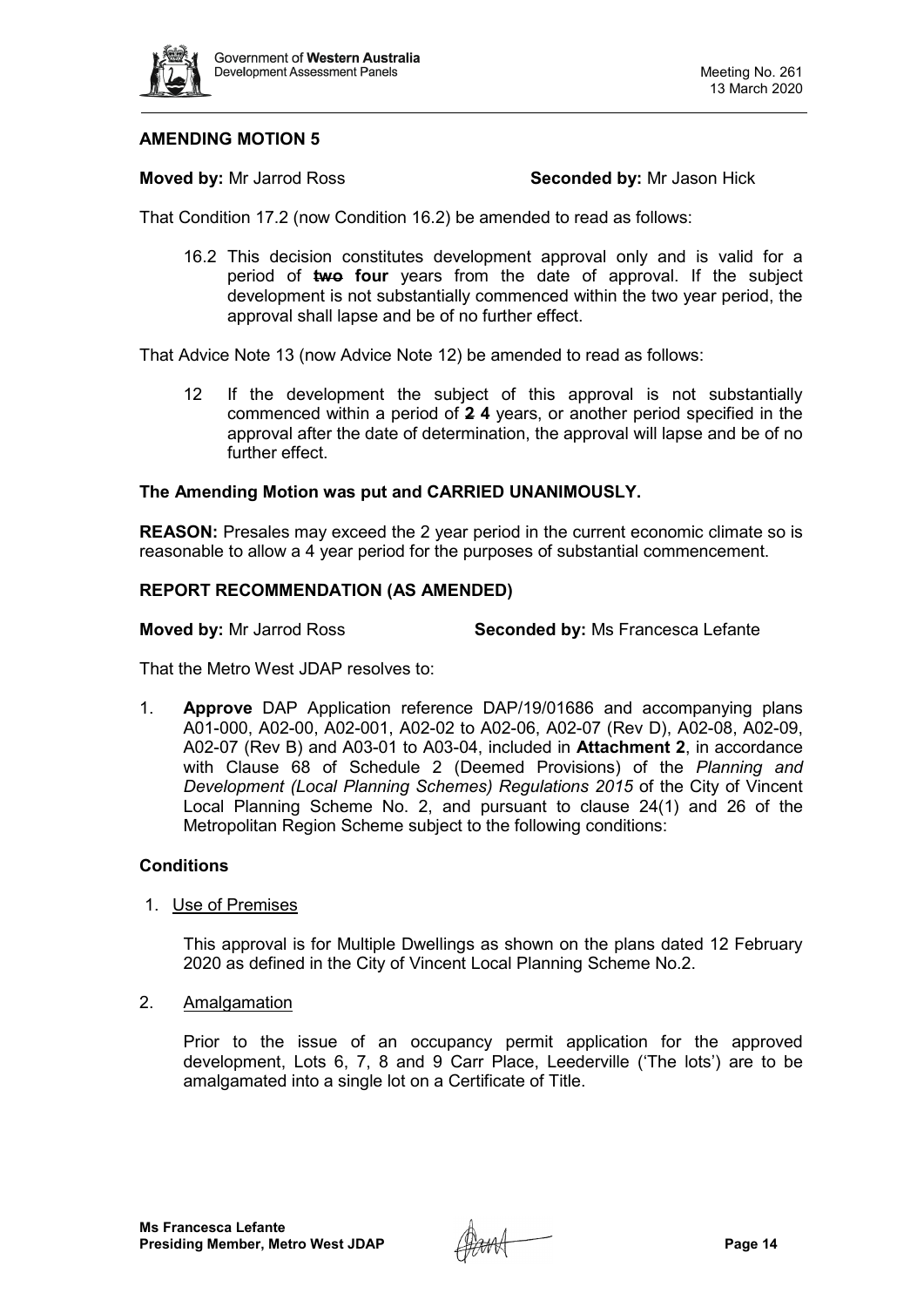

# 3. Boundary Walls

The surface finish of boundary walls facing an adjoining property shall be of a good and clean condition, prior to the practical completion of the development, and thereafter maintained, to the satisfaction of the City. The finish of boundary walls is to be fully rendered or face brick; or material as otherwise approved; to the satisfaction of the City.

# 4. Building Design

- 4.1 Prior to the issuing of a building permit, details of privacy screening, including to the living room of the north-western apartment on the fourth floor, are to be submitted to and approved by the City to the satisfaction of the City's Design Review Panel. The approved privacy screening shall be installed thereafter prior to occupancy or use of the development to the satisfaction of the City.
- 4.2 Doors and windows and adjacent floor areas to Carr Place shall maintain an active and interactive relationship with this street, and Ground floor glazing and/or tinting shall be a minimum of 70 percent visually permeable to provide unobscured visibility. Darkened obscured, mirrored or tinted glass or other similar materials as considered by the City is prohibited.

# 5. Schedule of External Finishes

Prior to the issuing of a building permit, a schedule detailing the colour and texture of the building materials, demonstrating that the proposed development complements the surrounding area, must be submitted to and approved by the City to the satisfaction of the City's Design Review Panel. The development must be finished, and thereafter maintained, in accordance with the schedule provided to and approved by the City, prior to occupation of the development.

# 6. Landscaping

- 6.1 A detailed landscape and reticulation plan for the development site and adjoining road verge, to the satisfaction of the City, shall be lodged with and approved by the City prior to issuing of a Building Permit. The plan shall be drawn to a scale of 1:100 and show the following:
	- The location and type of existing and proposed trees and plants;
	- Areas to be irrigated or reticulated;
	- The provision of a minimum of 8.4% deep soil area, as defined by the Residential Design Codes Volume 2 – Apartments;
	- The provision of trees contributing towards canopy coverage within deep soil areas provided, communal open space areas and within the front and rear setback areas. The tree species are to be in accordance with the City's recommended tree species list;
	- The northern wall of the podium element of the development is to include significant landscaping elements covering a minimum of 80% of the wall at maturity.
	- Landscaping indicated around the perimeter of balconies and major openings to habitable rooms to be a minimum height of 1.6m to provide privacy screening;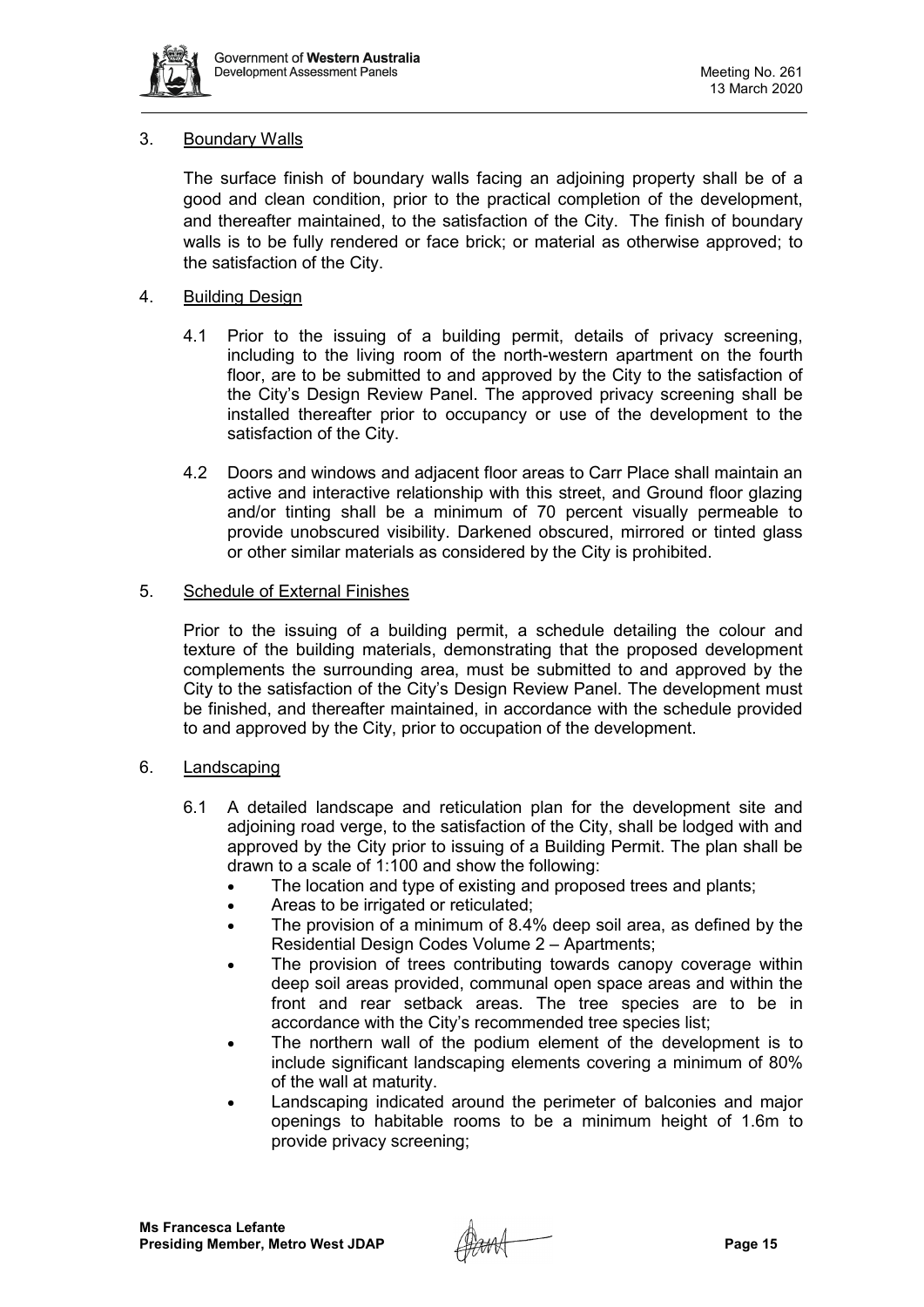

- Provision of three trees within the Carr Place verge adjoining the development shall be provided. The tree species shall be Jacaranda Mimosaefolia with a minimum size of 200 litres each; and
- Lighting detail for the pocket park and communal open space areas.
- 6.2 All works shown in the plans as identified in landscaping plan identified above shall be undertaken in accordance with the approved plans to the City's satisfaction, prior to occupancy or use of the development and maintained thereafter to the satisfaction of the City at the expense of the owners/occupiers.
- 6.3 No verge trees shall be removed without the prior written approval of the City. Verge trees shall be retained and protected from damage including unauthorised pruning to the satisfaction of the City. Prior to any pruning of verge trees, an arborist report shall be prepared by the landowner and submitted to the City.
- 7. Car Parking, Access and Bicycle Facilities
	- 7.1 Prior to the occupation or use of the development a total of 102 car parking bays shall be provided, including:
		- 94 bays residents parking bays; and
		- 8 visitor parking bays.

Visitor parking shall be permanently marked, maintained and legally accessible at all times for use exclusively by visitors to the property, be sign posted from the communal driveway.

- 7.2 A minimum of 34 bicycle bays shall be provided within the development, including:
	- 28 resident bicycle bays; and
	- 6 visitor bicycle bays.

The bicycle bay shall be designed in accordance with AS2890.3 and installed prior to occupation to the satisfaction of the City.

- 7.3 All driveways, car parking and manoeuvring area(s) which form part of this approval shall be sealed, drained, paved and line marked in accordance with AS2890.1 and the approved plans prior to the first occupation of the development and maintained thereafter by the owner/occupier to the satisfaction of the City.
- 7.4 Prior to the first occupation of the development, the car parking spaces provided for the residential component of the development shall be clearly marked and signposted for the exclusive use of the residents of the development and shall not be in tandem arrangement unless they service the same residential unit/dwelling.
- 7.5 All new crossovers to lots are subject to a separate application to be approved by the City. All new crossovers shall be constructed in accordance with the City's Standard Crossover Specifications. All pedestrian access and vehicle driveway/crossover levels shall match into existing verge, footpath and Right of Way levels to the satisfaction of the City.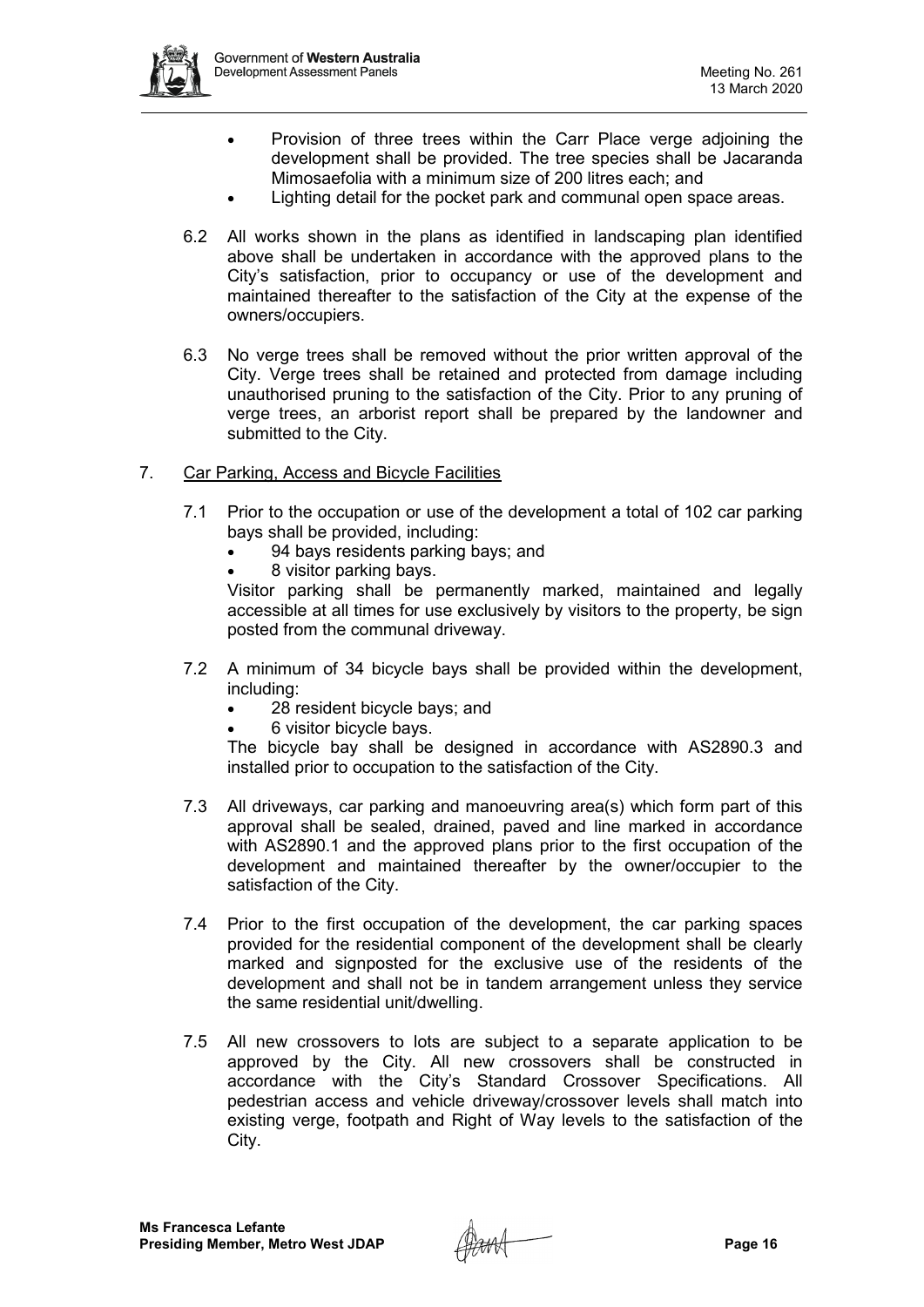

- 7.6 Prior to the first occupation of the development, redundant or "blind" crossovers shall be removed and the verge and kerb made good to the satisfaction of the City, at the applicant/owner's full expense.
- 7.7 No walls, letterboxes or fences above 0.75 metres in height to be constructed within the 1.5 metre of where:
	- a) walls, letterboxes or fences adjoin vehicular access points to the site;
	- b) a driveway meets a public street; or
	- c) two streets intersect;

unless otherwise approved by the City of Vincent.

- 7.8 Prior to occupancy the power pole within the proposed crossover shall be relocated to the satisfaction of the City.
- 8. Parking Management Plan
	- 8.1 Prior to the occupation or use of the development, a Parking Management Plan shall be submitted to and approved by the City. The Parking Management Plan is to include, but not limited to, addressing the following:
		- Detailed management measures for the operation of the vehicular entry gate, to ensure access is readily available for owners/visitors/tenants to the dwellings at all times; and
		- The allocation of the car parking bays to ensure that there is a total of 94 resident bays and 8 visitor bays, and that tandem bays are allocated so that both bays service the same dwelling.
	- 8.2 The approved Parking Management Plan shall be implemented, and the development shall be carried out in accordance with the approved Parking Management Plan and approved plans, to the satisfaction of the City at the expense of the owners/occupiers.

# 9. Waste Management Plan

- 9.1 A Waste Management Plan must be submitted to and approved by the City prior to issuing a building permit. The plan must include the following details to the satisfaction and specification of the City of Vincent:
	- The location of bin storage areas and bin collection areas;
	- The number, volume and type of bins, and the type of waste to be placed in the bins;
	- Details on the future ongoing management of the bins and the bin storage areas, including cleaning, rotation and moving bins to and from the bin collection areas;
	- Frequency of bin collections; and
	- Details regarding the City's collection of waste from within the development site, including:
		- o A waiver form signed by the developer;
		- o The provision of a minimum length of 10m (with a minimum ceiling height of 3.5m) within the property boundary to accommodate the City's waste vehicle;
		- o Civil drawings indicating the design and construction of the crossover and driveway to ensure that adequate manoeuvring for the City's waste vehicle is provided;
		- o Access to the site through the gates; and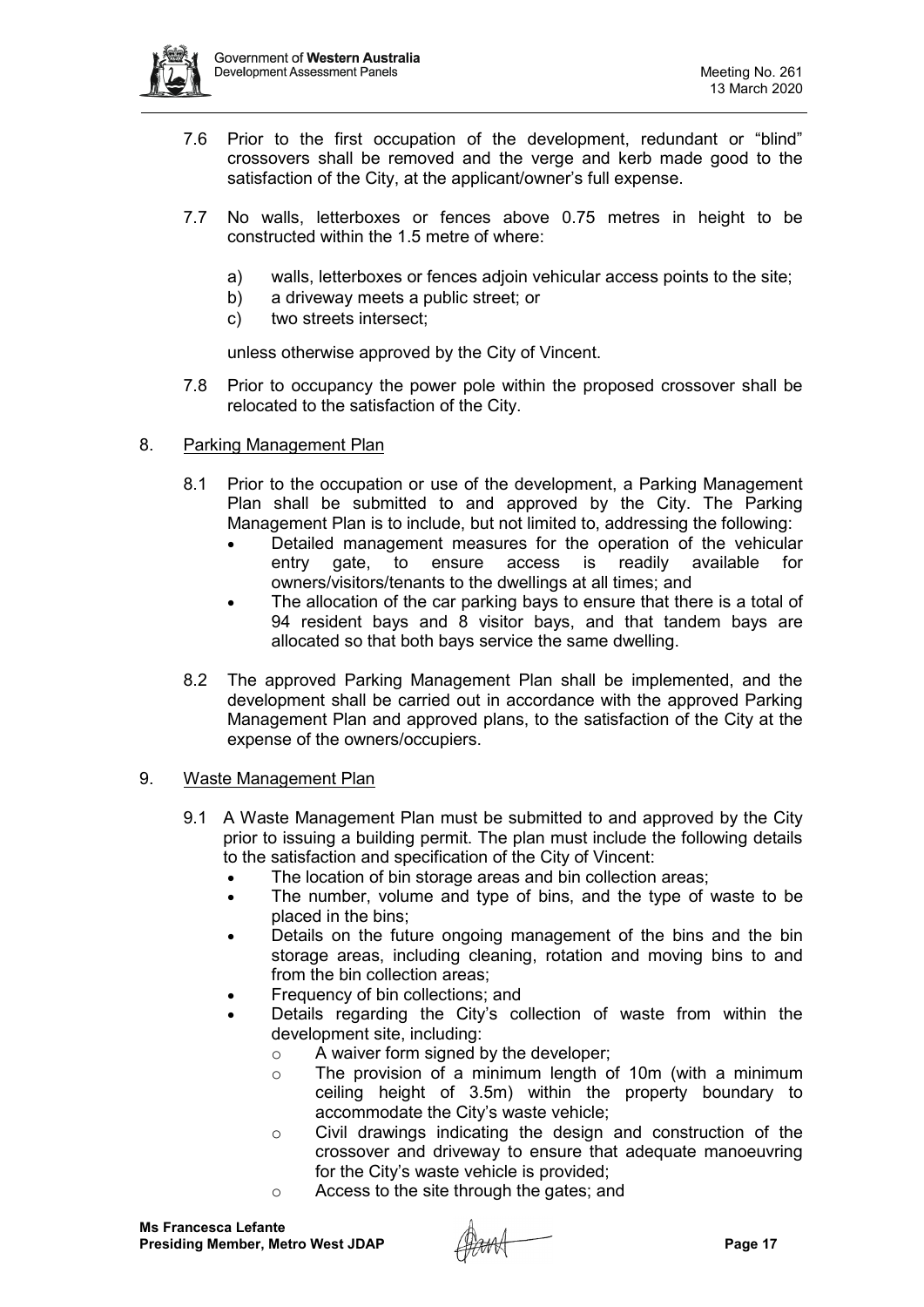

o A suitable collection area provided within the site and adjacent to the driveway for bin presentation.

Alternatively, the Waste Management Plan shall outline that waste from the development will be collected by a private contractor at the expense of the applicant/landowner.

9.2 The Waste Management Plan must be implemented at all times to the satisfaction of the City of Vincent.

## 10. Acoustic Report and Noise Management

- 10.1 An Acoustic Report in accordance with the City's Policy No. 7.5.21 Sound Attenuation and State Planning Policy 5.4 – Road and Rail Noise shall be lodged with and approved by the City prior to issuing a building permit. All recommended measures in the report shall be undertaken in accordance with the report to the City's satisfaction, prior to the occupation or use of the development and maintained thereafter to the satisfaction of the City at the expense of the owners/occupiers.
- 10.2 A Notification under Section 70A of the Transfer of Land Act 1893 must be registered over the certificate of title to the land the subject of the proposed development. The notification shall notify owner and prospective purchaser<br>of the property as follows: of the property as follows:

*"The lot is situated in the vicinity of a transport corridor and in close proximity to commercial and non-residential activities. The use or enjoyment of the property may be affected by increased noise levels resulting from live and/or amplified music, traffic, car parking and other impacts associated*  with nearby commercial and non-residential activities within the transport *corridor."*

This notification shall be lodged and registered in accordance with the Transfer of Land Act prior to the first occupation of the development.

11. Construction Management Plan

A Construction Management Plan that details how the construction of the development will be managed to minimise the impact on the surrounding area shall be lodged with and approved by the City prior to the issuing of a building permit (including demolition and/or forward works). The Construction Management Plan is required to address the following concerns that relate to any works to take place on the site:

- Public safety, amenity and site security;
- Contact details of essential site personnel;
- Construction operating hours;
- Noise control and vibration management;
- Dilapidation Reports of nearby properties;
- Air, sand and dust management:
- Stormwater and sediment control:
- Soil excavation method:
- Waste management and materials re-use;
- Traffic and access management;
- Parking arrangements for contractors and subcontractors;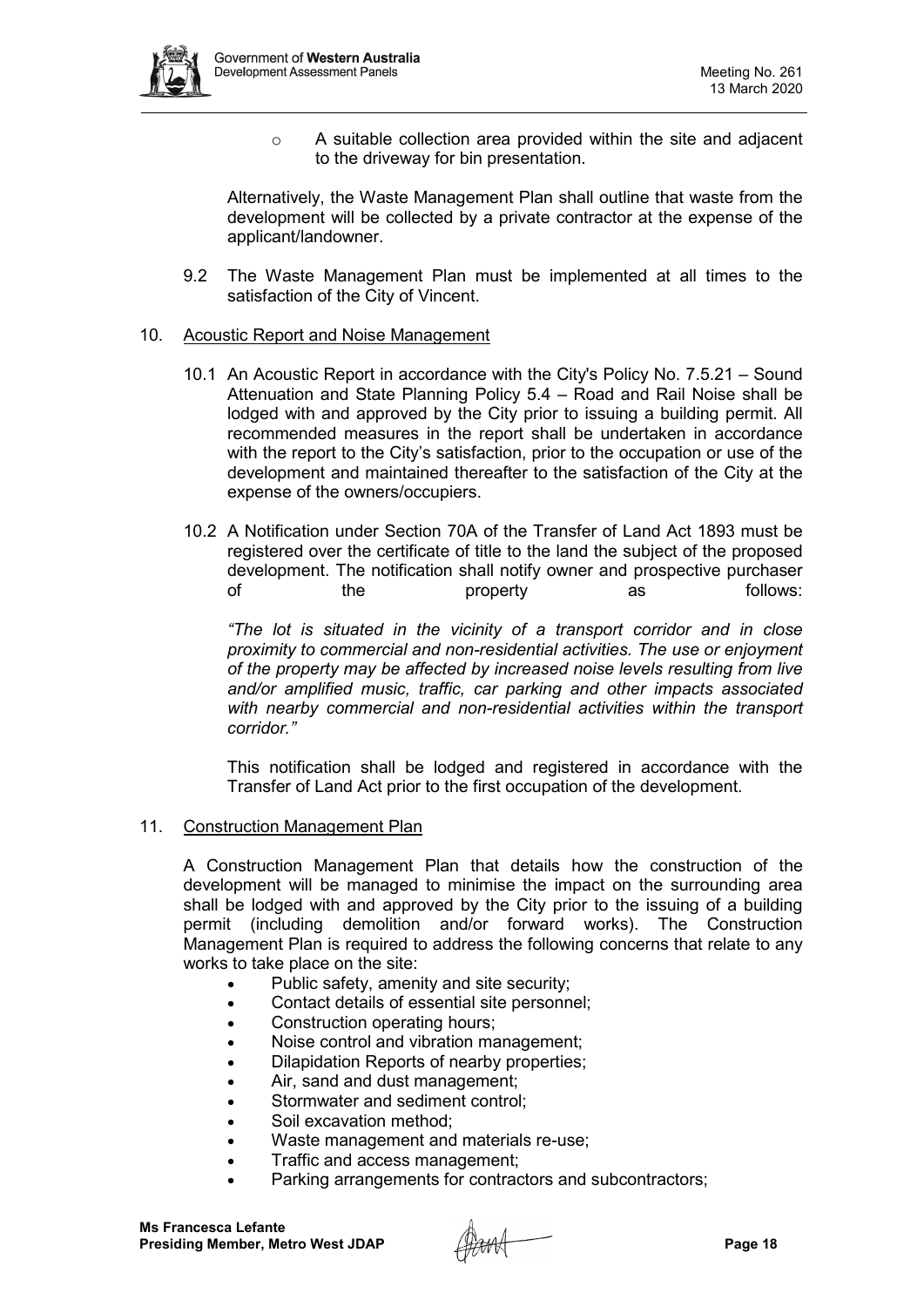

- Consultation plan with nearby properties; and
- The protection of existing verge trees.

# 12. Public Art

12.1 In accordance with City of Vincent Policy 7.5.13 Percent for Art the application is required to make a public art contribution of \$170,000 being one percent of the \$17 million cost of development. In order to comply with the Policy, the owner(s) or applicant, on behalf of the owner(s) shall submit a statutory declaration prior to the lodgement of a Building permit stipulating the choice of:

# *Option 1:*

• Owner/Applicant chooses to co-ordinate the Public Art project themselves or by engaging an art consultant;

# OR

# *Option 2:*

- Owner/Applicant chooses to pay cash-in-lieu. Owner/Applicants who choose Option 2 will receive a 15% discount on the Percent for Art contribution.
- 12.2 The owner(s), or the applicant on behalf of the owner(s), shall comply with the City of Vincent Percent for Public Art Policy No. 7.5.13 in conjunction with the above chosen option by:

# *Option 1:*

- Prior to the issue of a Building Permit for the development, obtain approval for the Public Art Project and associated Artist; and
- Prior to the first occupation of the development, install the approved public art project, and thereafter maintain the art work;

# OR

# *Option 2:*

- Prior to the issue of an Occupancy Permit pay the above cash-in-lieu contribution amount.
- 13. Stormwater
	- 13.1 Prior to the issuing of a building permit, a geotechnical report prepared by a qualified consultant shall be submitted to an approved by the City. This report is to demonstrate if on-site retention of stormwater is possible, or if connection to the City's drainage system is required.
	- 13.2 Thereafter, all stormwater produced on the subject land shall be retained on site, or connected to the City's drainage system at the expense of the applicant/landowner, in accordance with the recommendations of the approved geotechnical report, to the satisfaction of the City.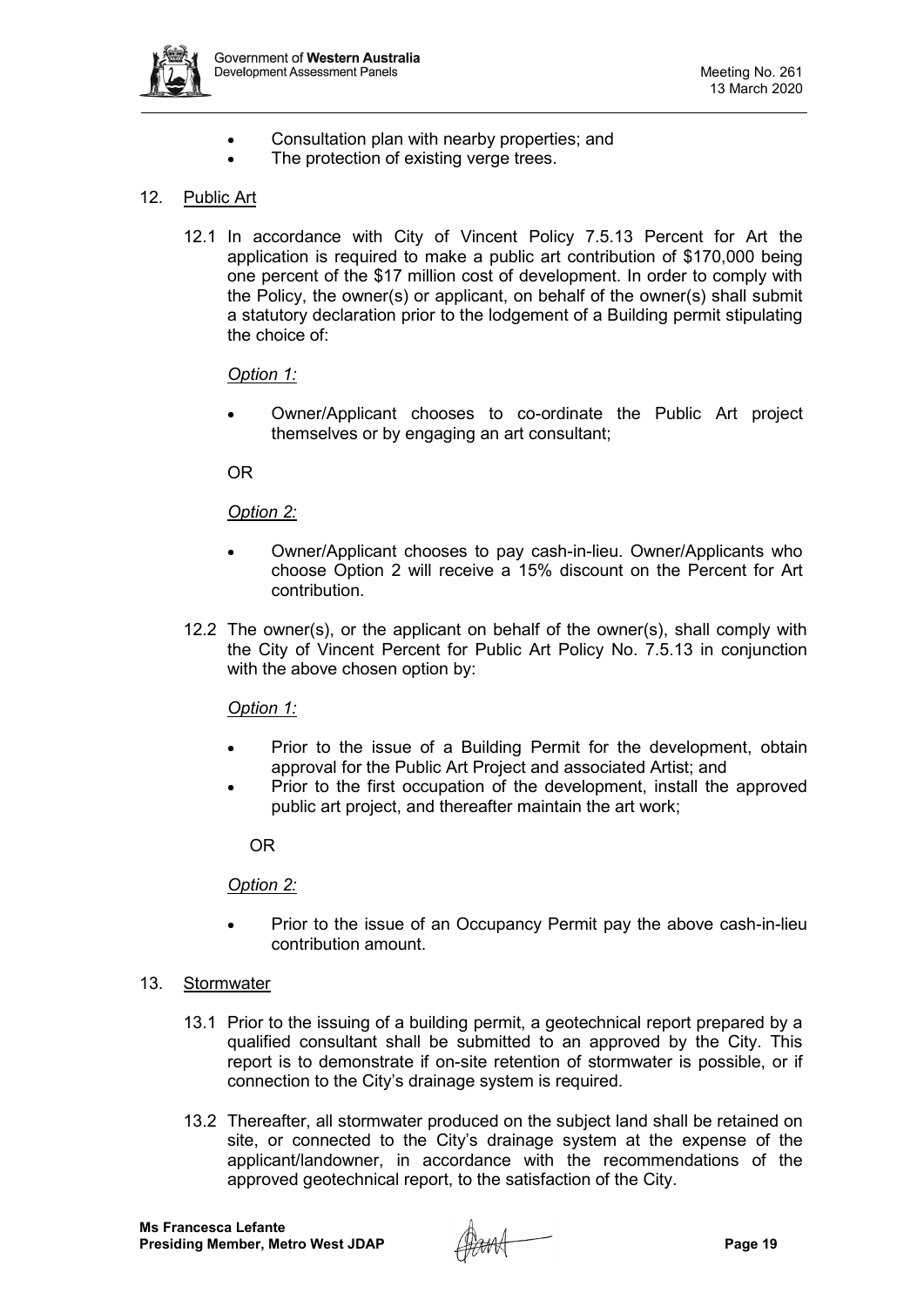

# 14. External Fixtures

All external fixtures, such as television antennas (of a non-standard type), radio and other antennas, satellite dishes, solar panels, external hot water heaters, air conditioners, and the like, shall not be visible from the street(s), are designed integrally with the building, and be located so as not to be visually obtrusive.

## 15. Clothes Drying Facilities

Each multiple dwelling shall be provided with a clothes drying area screened from the public realm in accordance with Residential Design Codes Volume 2 – Apartments, to the satisfaction of the City, prior to the occupation or use of the development.

## 16. General

- 16.1 Conditions that have a time limitation for compliance, and the condition is not met in the required timeframe, the obligation to comply with the requirements of the condition continues whilst the approved development exists.
- 16.2 This decision constitutes development approval only and is valid for a period of four years from the date of approval. If the subject development is not substantially commenced within the two year period, the approval shall lapse and be of no further effect.

### **Advice Notes**

- 1. This is a development approval only and is issued under the City of Vincent's Local Planning Scheme No. 2 only. It is the responsibility of the applicant/owner to obtain any other necessary approvals and to commence and carry out development in accordance with any other laws.
- 2. The footpaths adjacent to the subject land are to be upgraded, by the applicant, to a brick paved standard to the City's specification. The verge upgrade may include landscaping, as directed by the City. A plan of the proposed works must be submitted and approved prior to commencement of works. A refundable footpath upgrade bond shall be lodged prior to the commencement of building works and will be held until all works have been completed and/or any damage to the existing facilities have been re-instated to the satisfaction of the City. An application to the City for the refund of the upgrade bond must be made in writing.
- 3. The movement of all path users, with or without disabilities, within the road reserve, shall not be impeded in any way during the course of the building works. This area shall be maintained in a safe and trafficable condition and a continuous path of travel (minimum width 1.5m) shall be maintained for all users at all times during construction works. Permits are required for placement of any material within the road reserve.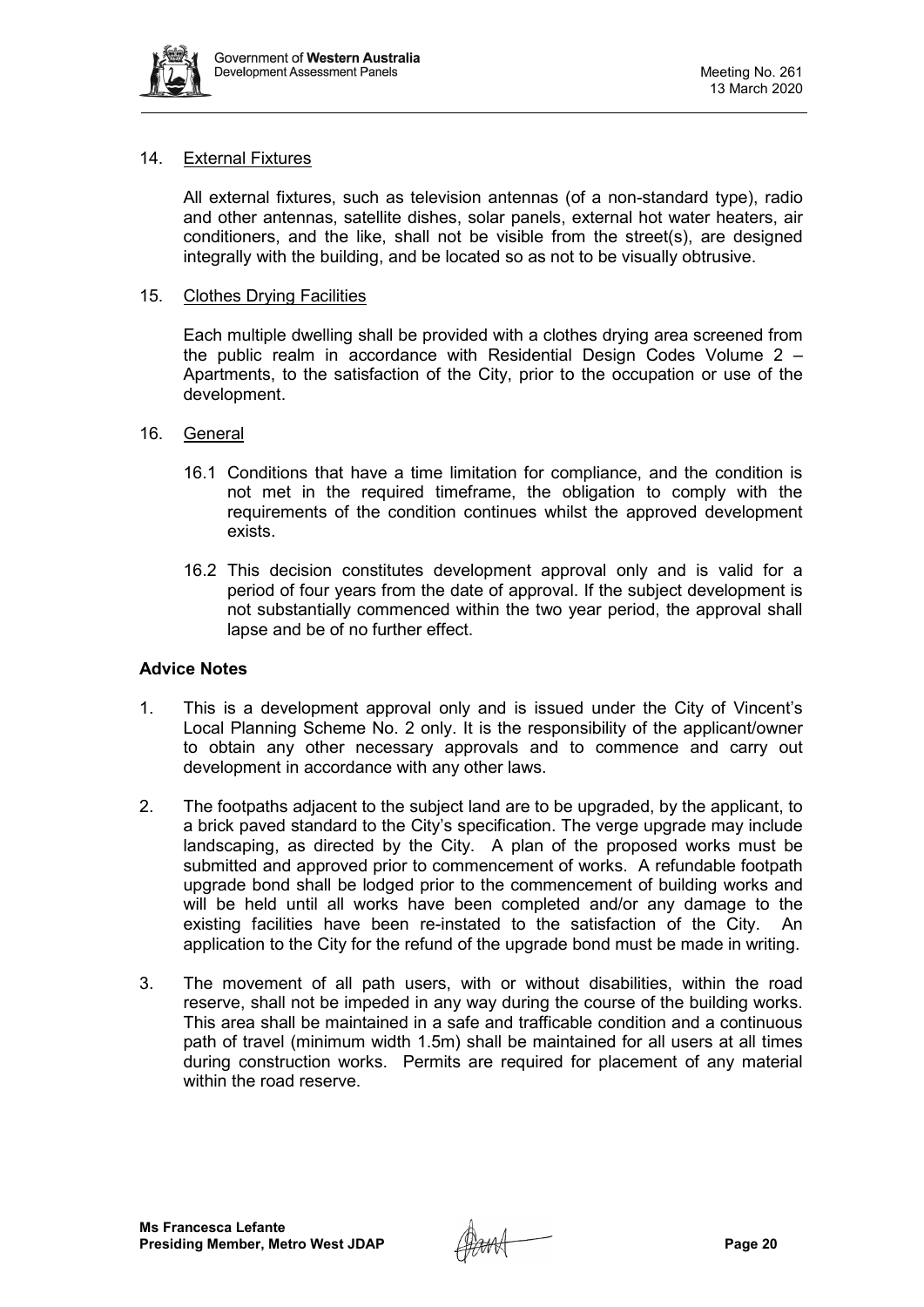

- 4. An Infrastructure Protection Bond for the sum of \$3,000 together with a nonrefundable inspection fee of \$100 shall be lodged with the City by the applicant, prior to the commencement of works, and will be held until all building/development works have been completed and any disturbance of, or damage to the City's infrastructure, including verge trees, has been repaired/reinstated to the satisfaction of the City. An application for the refund of the bond shall be made in writing. The bond is non-transferable.
- 5. Visually permeable is defined as "*in reference to a wall, gate, door or fence that the vertical surface has continuous vertical or horizontal gaps of 50mm or greater width* occupying *not less than one third of the total surface area; continuous vertical or horizontal gaps less than 50mm in width, occupying at least one half of the total surface area in aggregate; or a surface offering equal or lesser obstruction to view; as viewed directly from the street*".
- 6. With reference to boundary walls, the owners of the subject land shall obtain the consent of the owners of relevant adjoining properties before entering those properties in order to make good the boundary walls
- 7. The approved landscaping plan is required to be maintained once implemented and maintenance requirements should be outlined in the strata management plan to ensure landscaping areas within strata properties are suitably maintained. Modifications to the approved landscaping that has been installed on site at the time of occupancy will require subsequent approval of the City.
- 8. The applicant and landowner are advised that sufficient parking can be provided on the subject site and as such the City of Vincent will not issue a residential or visitor car parking permit to any owner or occupier of the residential dwellings. This information should be provided to all prospective purchasers and it is recommended that a notice be placed on Sales Contracts to advise purchasers of this restriction.
- 9. With respect to stormwater, should connection to the City's drainage infrastructure be required, this is to be in accordance with the City's Policy No. 2.2.10 – Stormwater Drainage Connections.
- 10. The applicant is advised that any future strata title of the property must be consistent with this approval and the lot sizes demonstrated in the application.
- 11. The City accepts no liability for the relocation of any public utility and/or any other services that may be required as a consequence of this development. The applicant/owner shall ensure that the location of all services is identified prior to submitting an application of building permit. The cost of relocated any services shall be borne by the applicant/owner. The applicant/landowner is advised to liaise with the Water Corporation and Western Power in regards to servicing and infrastructure requirements for the development.
- 12. If the development the subject of this approval is not substantially commenced within a period of 4 years, or another period specified in the approval after the date of determination, the approval will lapse and be of no further effect.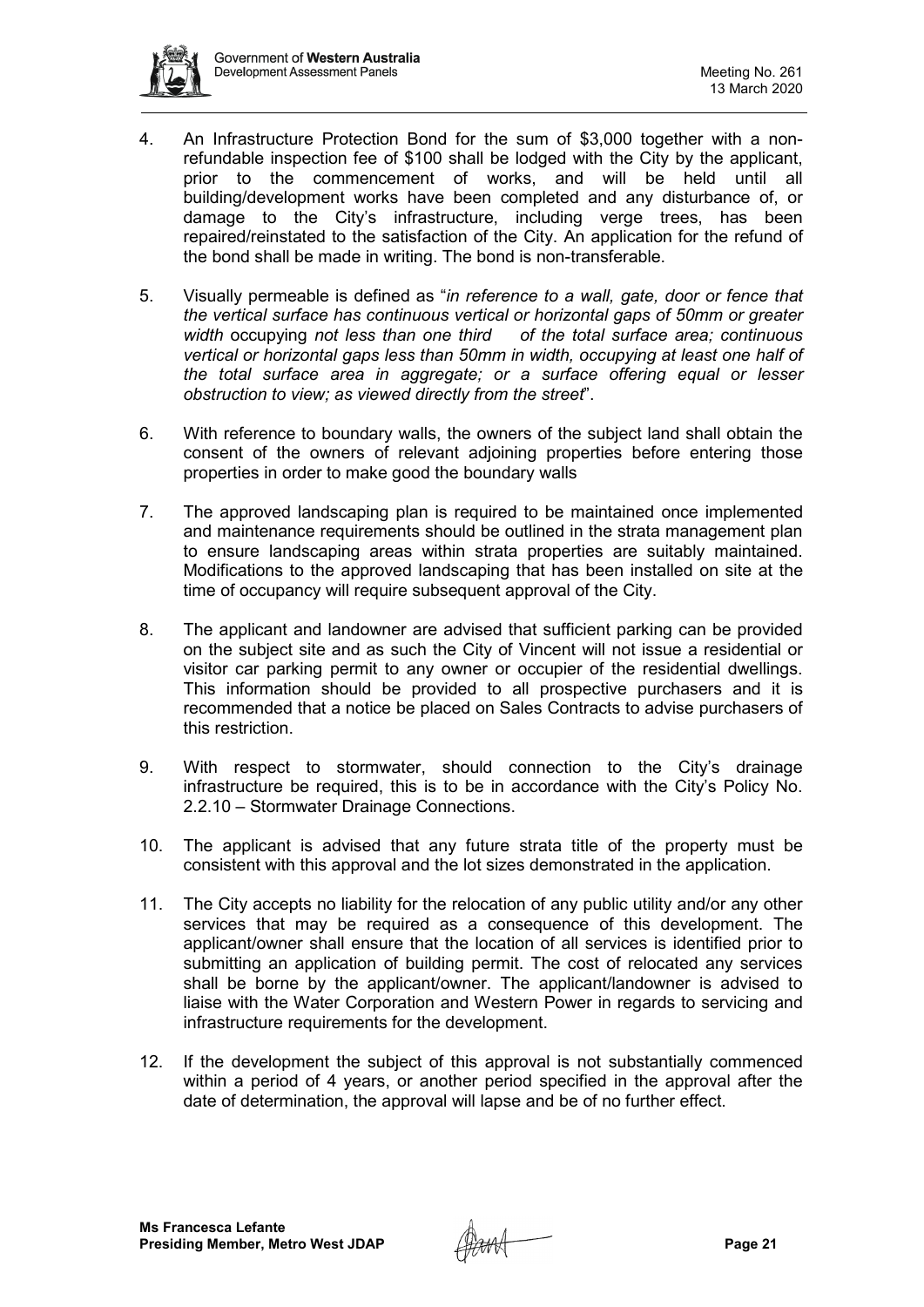

- 13. Where an approval has so lapsed, no development must be carried out without the further approval of the local government having first be sought and obtained.
- 14. If an applicant or owner is aggrieved by this determination there is a right of review by the State Administrative Tribunal in accordance with the Planning and Development Act 2005, Part 14. An application must be made within 28 days of the determination.

## **The Report Recommendation (as amended) was put and CARRIED UNANIMOUSLY.**

**REASON:** In accordance with details contained in the Responsible Authority Report and Amending Motions.

**9. Form 2 – Responsible Authority Reports – Amending or cancelling DAP development approval**

| 9.1 | <b>Property Location:</b><br><b>Development Description:</b> | No. 212 Carr Place, Leederville<br>Mixed Use Development Comprising Restaurant, |
|-----|--------------------------------------------------------------|---------------------------------------------------------------------------------|
|     |                                                              | Office, Multiple Dwellings and Basement Car                                     |
|     |                                                              | Parking                                                                         |
|     | <b>Proposed Amendments:</b>                                  | <b>Reconsideration of Condition</b>                                             |
|     | Applicant:                                                   | Urbanista Town Planning                                                         |
|     | Owner:                                                       | <b>Empire Enterprises WA Pty Ltd</b>                                            |
|     | <b>Responsible Authority:</b>                                | City of Vincent                                                                 |
|     | DAP File No:                                                 | DAP/18/01415                                                                    |

# **REPORT RECOMMENDATION**

**Moved by:** Cr Susan Gontaszewski **Seconded by:** Cr Joshua Topelberg

That the Metro West JDAP resolves to:

- 1. **Accept** that the DAP Application reference DAP/18/01415 as detailed on the DAP Form 2 dated 17 December 2019 is appropriate for consideration in accordance with regulation 17 of the *Planning and Development (Development Assessment Panels) Regulations 2011*; and
- 2. **Approve** the DAP Application reference DAP/18/01415 as detailed on the DAP Form 2 date 17 December 2019 in accordance with Clause 77 of Schedule 2 (Deemed Provisions) of the *Planning and Development (Local Planning Schemes) Regulations 2015* and the provisions of the City of Vincent Local Planning Scheme No. 2, for the proposed minor amendment to the approved development at No. 212 Carr Place, Leederville, subject to the following condition: